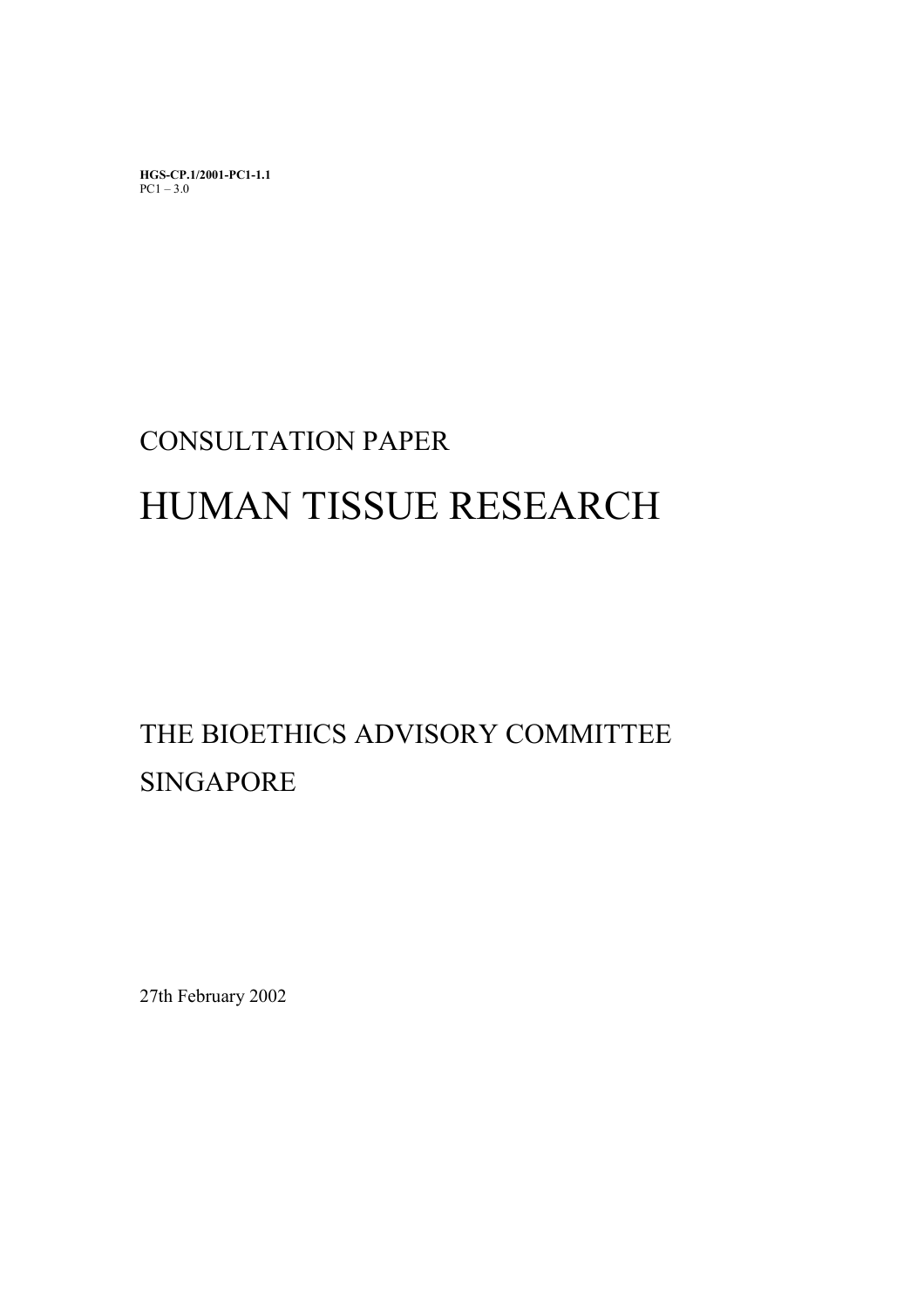#### THE BIOETHICS ADVISORY COMMITTEE

#### *Chairman*

**Professor Lim Pin** *University Professor National University of Singpaore* 

#### *Members*

**Associate Professor David Chan Kum Wah** (until May 2001) *Department of Philosophy, National University of Singapore* 

**Mr Jeffrey Chan Wah Teck**  *Head, Civil Division, Attorney-General's Chamber* 

#### **Mr Cheong Yip Seng**

*Editor-in-Chief, Singapore Press Holdings* 

**Associate Professor John Elliott** (from August 2001) *Department of Social Work & Psychology, National University of Singapore* 

**Associate Professor Terry Kaan**  *Faculty of Law, National University of Singapore* 

**Professor Louis Lim**  *Executive Director, Biomedical Research Council, Agency for Science, Technology & Research* 

**Ms Lim Soo Hoon**  *Permanent Secretary, Ministry of Coummunity Development and Sports* 

**Mr Richard Magnus**  *Senior District Judge, Subordinate Courts of Singapore* 

**Professor Ong Yong Yau**  *Chairman, National Medical Ethics Committee* 

**Professor Tan Chorh Chuan**  *Director of Medical Services, Ministry of Health* 

**Mr Zainul Abidin Rasheed**  *Mayor, North East Community Development Council* 

#### **About the Bioethics Advisory Committee**

*The Bioethics Advisory Committee ("the BAC") was appointed by the Singapore Cabinet in December 2000. The BAC was directed to "examine the legal, ethical and social issues arising from research on human biology and behaviour and its applications" and to "develop and recommend policies ... on legal, ethical and social issues, with the aim to protect the rights and welfare of individuals, while allowing the Life Sciences to develop and realise their full potential for the benefit of mankind".* 

 *The BAC reports to the Ministerial Committee for Life Sciences. For further information about the BAC and its work, please visit http://www.bioethics-singapore.org*

#### **Contacting the Bioethics Advisory Committee**

*The BAC welcomes views, comments, suggestions and other feedback on the issues raised in this and other consultation papers, or on any bioethical issue within its remit. All feedback should be addressed to:* 

*Bioethics Advisory Committee* 

*250 North Bridge Road, #15-01/02, Raffles City Tower, Singapore 179101*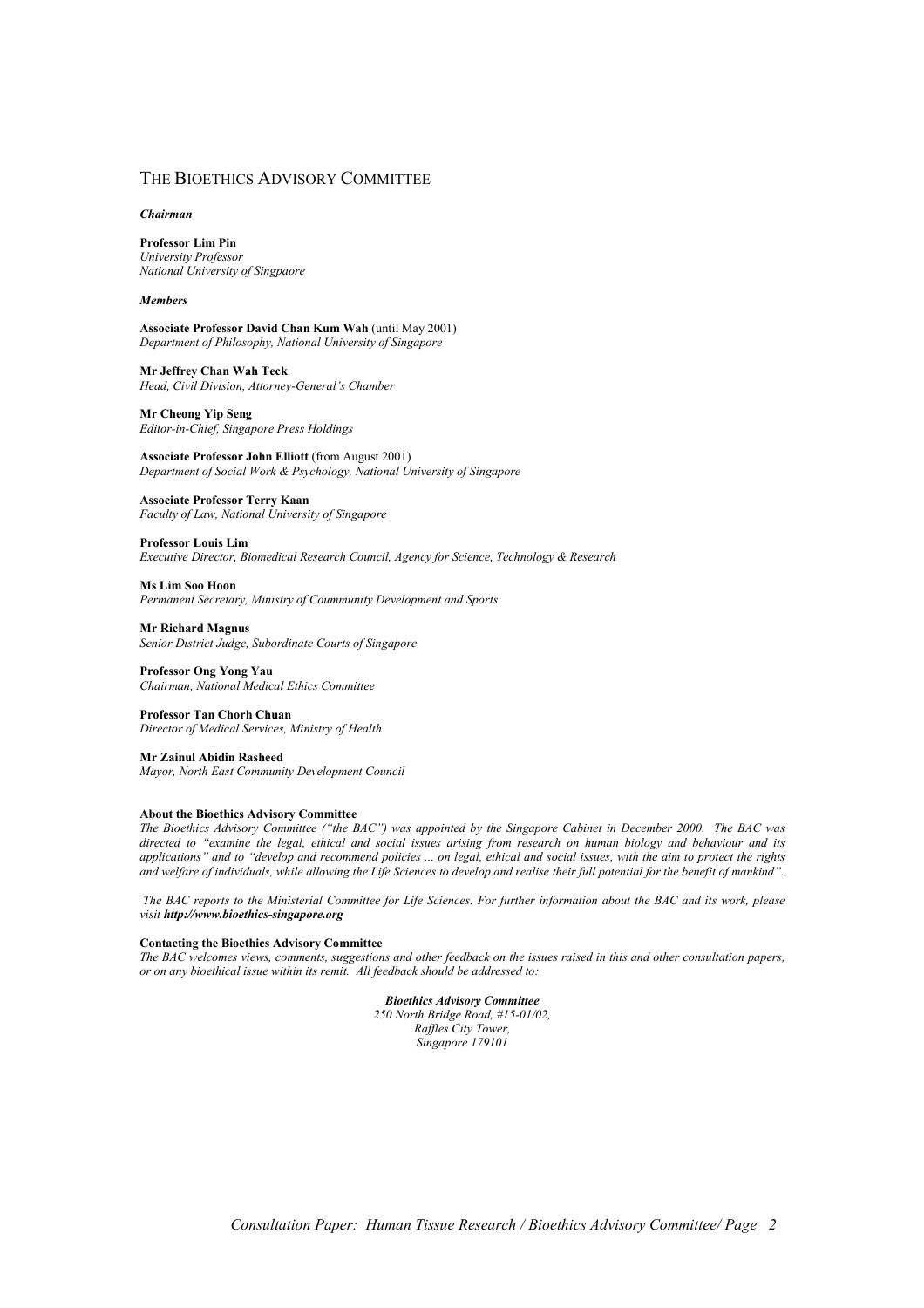# **I. INTRODUCTION**

# **1. About this Paper and the consultation process**

- 1.1. This Consultation Paper on Human Tissue Research (the **"Paper"**) is issued by the Bioethics Advisory Committee, Singapore (BAC) as part of its efforts to obtain professional and public feedback on the issues outlined in this Paper. The feedback and suggestions received by the BAC will help inform and shape the recommendations which the BAC will be making to the Government.
- 1.2. Human Tissue Research is a broad field of inquiry. This Paper is not intended as an exhaustive survey. Instead, we propose to focus on a few specific issues arising out of the practice of human tissue banking which we think require resolution as a matter of priority. Other issues (some of which are also identified in this Paper) may be addressed at a later time in separate consultation papers.
- 1.3. We have made preliminary recommendations on issues where we think such recommendations may be reasonably and confidently advanced. We invite views, comments, suggestions and other feedback on the preliminary recommendations outlined in this Paper, and on such other issues as we may have identified in this Paper.
- 1.4. The recommendations in this Paper are intended primarily as a springboard for discussion, and do not necessarily represent the final recommendations which the BAC may make to the Government.

# **2. Definitions**

- 2.1. In this Paper, we use the term "**human tissue**" to refer to all kinds of human biological materials derived from living or cadaveric donors, including solid body tissues, organs, foetuses, blood and other body fluids and their derivatives, cord blood, embryos, gametes (sperm or eggs) or any part or derivative thereof.
- 2.2. As blood banking is already well-regulated in Singapore, we exclude **blood banking for therapeutic purposes** from the ambit of this review, and do not include it in our definition of **"tissue banking"**. However, we do include in our definition research involving studies of blood collections (whether the original samples were collected for therapeutic or research objectives, or a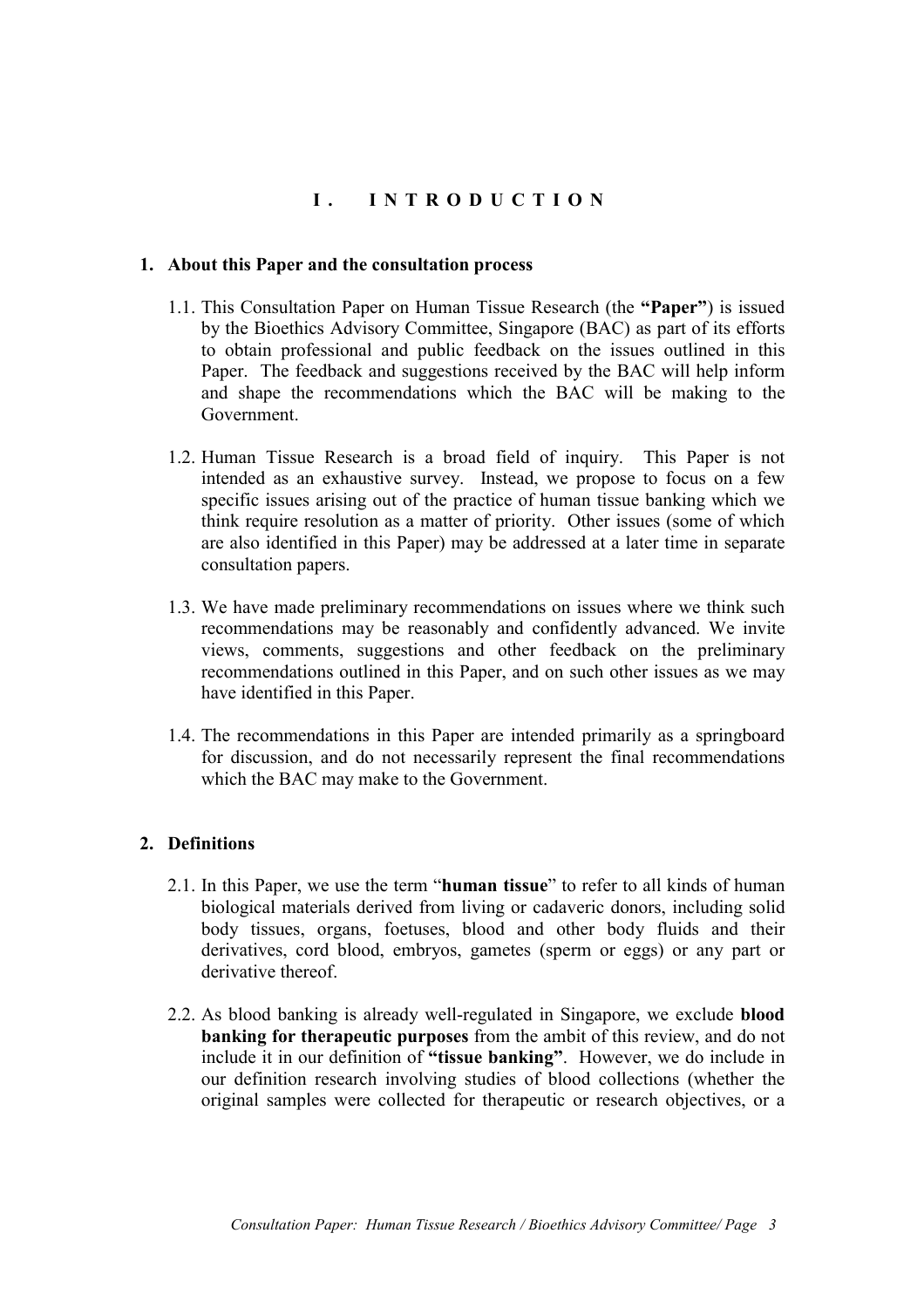combination of both) or the use of such blood samples or their derivatives for purposes other than direct therapeutic ones such as transfusions.

2.3. The recommendations set out in this Paper are intended to apply generally to all human tissue as defined above, with the caveat that account should be taken of specific recommendations which the BAC may have made or may make in relation to human embryos, cord blood, gametes and stem cells in its separate report and recommendations on **human embryonic stem cells and human cloning**.

# **3. Formulating Principles**

- 3.1. In recent years, much public attention has been focused on developments in the new life sciences, and on genetic and genomic research in particular. These new life sciences offer enormous promise of potential benefits.
- 3.2. In many of the current thrusts of the new life sciences, researchers are entering completely new grounds which raise many novel legal, ethical and social issues. Consequently, the body of community ethics is being asked to offer ethical direction and guidance for the ethical conduct of research in entirely novel situations for which there are no readily available precedents. In many areas too, the state of the law sometimes lags far behind the realities of the current and future state of technology, so that practitioners and researchers in the new life sciences must act in the absence of clear legal guidance.
- 3.3. We believe that, in this respect, the development of sound ethical principles which are acceptable to and supported by the community at large will assist in the formulation of the law in areas and for situations where this is eventually felt to be necessary. Such a body of sound ethical principles will also serve as the common understanding on which ethical research work may be carried out.
- 3.4. We take the view that the vast majority of scientists and researchers are responsible and are acutely aware of potential ethical concerns in the work that they do, and in that which they may propose to carry out. Most wish to do what is ethically right. Indeed, many may be inhibited from participating in some areas of research (which may in fact be entirely acceptable to the community, and in the public interest) by the lack of clear ethical direction or agreement on a given point, or by uncertainty generated by controversy in related areas.
- 3.5. Where there is broad agreement in leading jurisdictions on applicable principles, we have in general tended towards recommending the adoption of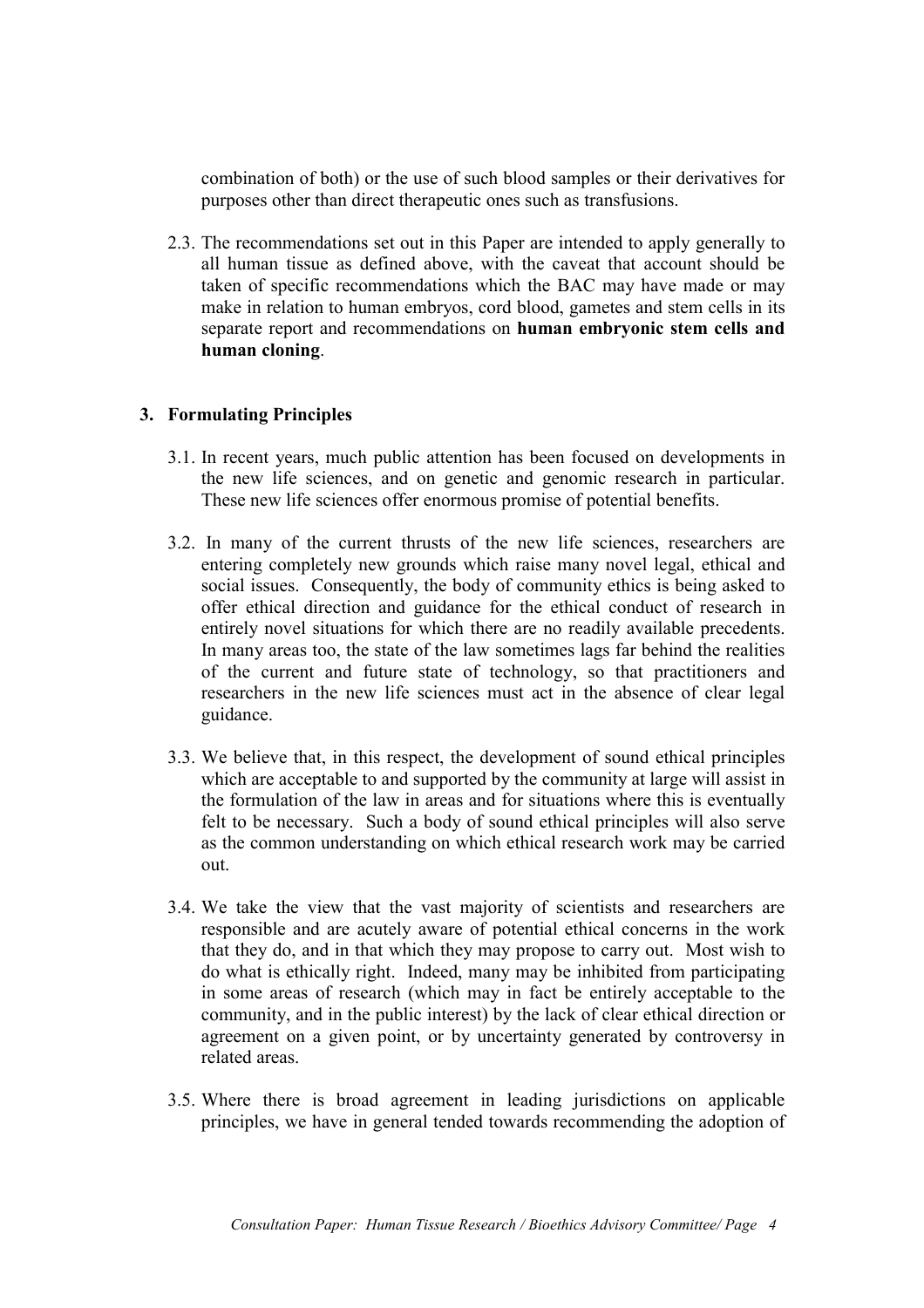these principles. It is only recently that various developed jurisdictions have embarked upon the task of the formulation of guidelines and rules for the governance of the new life sciences, and to examine the ethical issues involved. In some areas, an international consensus is beginning to emerge. But in many other areas, the future shape of the body of ethics is still being debated. It is hoped that the feedback received by the BAC on this Paper will help advance that process. For these reasons, too, the recommendations which we make at the end of this Paper are advanced as Interim Recommendations, pending the emergence of a clearer body of consensus and direction internationally in the areas under discussion.

# **II. HUMAN TISSUE RESEARCH**

# **4. The Role and Promise of Human Tissue Research**

- 4.1. Research involving the use of human tissue, or the use of information derived from such human tissue, is a fundamental cornerstone of modern medical research and knowledge. Many of the advances in the life sciences which have contributed so much to our health, physical well-being and long life expectancy are founded on knowledge gleaned in one way or another from human tissue research. For instance, vital epidemiological information about the pattern and incidence of occurrence of various forms of diseases such as cancers has been (and continues to be) gained from human tissue research, and through the analysis of such information, important discoveries about the prevention, control and treatment of such diseases have been made for the benefit of humankind.
- 4.2. In the future, human tissue research is likely to assume a more important role as new uses for the information derived from such research are discovered. Most notably, almost all forms of genetic and genomic research use human tissue, directly or indirectly, as the starting point of their investigations.
- 4.3. Although tissue banking in some form or another has been practised for well over a century, it is only in the last decade that tissue banking has come into the public limelight with the recent surge of interest in the new life sciences, and in particular, in the fields of human genetics and genomic research.
- 4.4. In the past, human tissue collection and banking has arisen largely as an incidental adjunct to the collection of human tissues primarily for diagnostic procedures and pathological examination. These collected tissues were put to research purposes after their primary purpose was exhausted. Through this process, however, a great deal of extremely valuable information was gained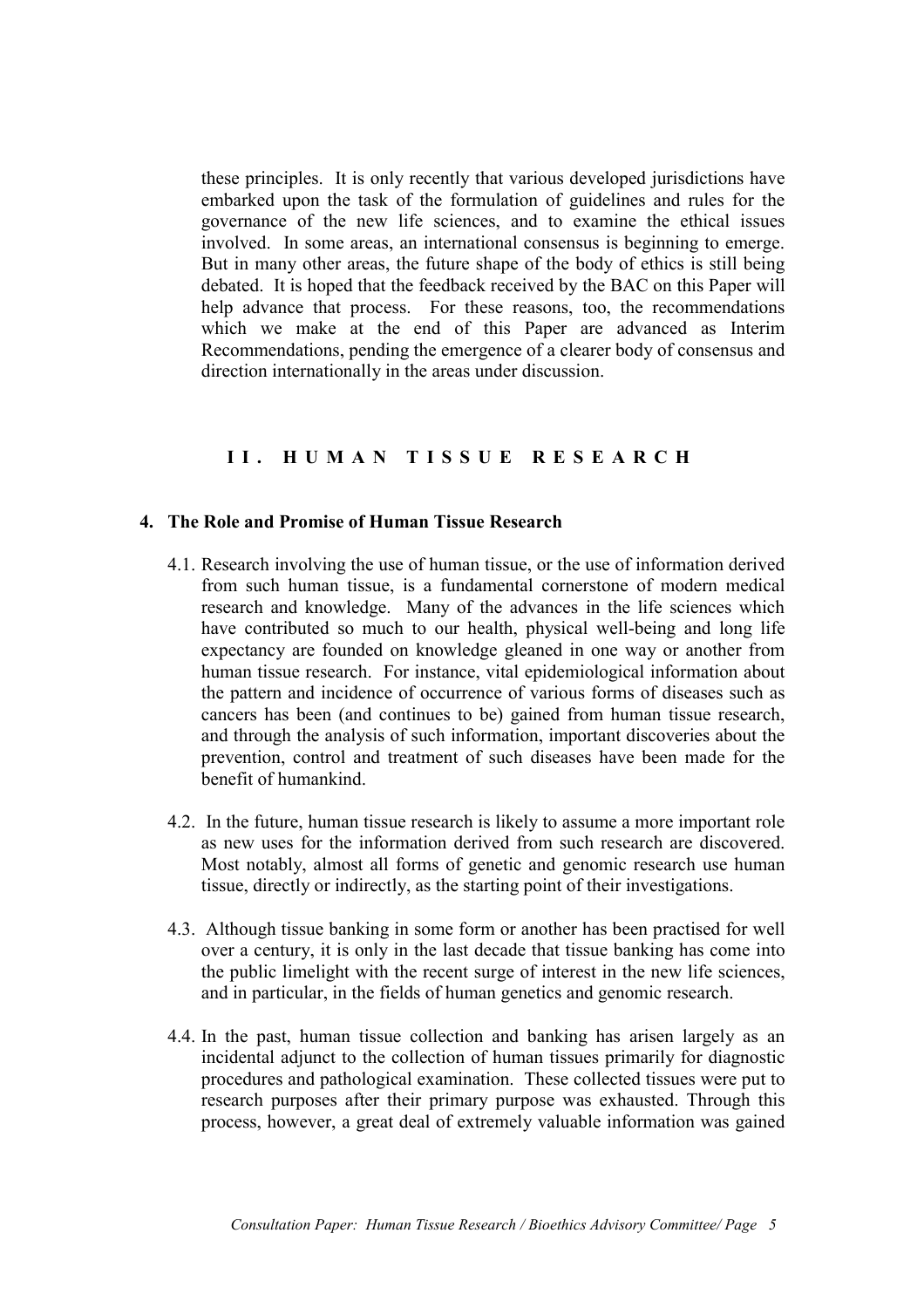for the advancement of medical science and public benefit. With the rise of the new life sciences, and in particular in the context of recent advances in the fields of human genetics and genomic research, tissue banks and collections have assumed a new importance.

- 4.5. At the heart of the matter is the fact that research involving the study of human tissue samples, or of the information gleaned from such research, or both, lies at the very foundation of nearly all lines of genetic and genomic research and enterprise.
- 4.6. Even given the likelihood of at least some dead ends and over-optimistic media hype in the emerging fields of human genetics and genomic research, there is a general consensus that many of the answers and solutions to some of the most intractable medical and public health problems are likely to emerge from genetic and genomic research and enterprise in the near future. Apart from providing therapeutic advances, the genetic and genomic sciences now offer exciting new prospects in the field of preventive medicine, especially through advances in genetic screening.
- 4.7. In this Paper, we attempt to canvass some of the issues which we think need to be eventually addressed for the establishment of a sound ethical, legal and social foundation for the proper conduct of human tissue banking and research in Singapore for now and for the future.

## **5. Human Tissue Banking In Singapore**

- 5.1. In the past, human tissue banks in Singapore have been built up largely as an incidental by-product of diagnostic procedures. Most commonly, human tissue samples would be removed during surgery or other medical procedures and processed for pathological examination and investigation. For example, suspected tumours would be preserved or fixed in the form of paraffin blocks to facilitate further pathological investigation. These tissue collections largely comprise tissue slides, paraffin blocks and tissue preserved with wet preservation techniques. These techniques generally render the cellular material non-viable. Some large collections, mostly institutional, have been assembled in this way.
- 5.2. Pathologists in Singapore have traditionally taken (and continue to take) the view that this retention is on the basis that these tissue samples forms part of the medical records of the donor, and that they (and the institutional host for the collection) are "stewards and guardians" or custodians of these tissue samples on behalf of the donors.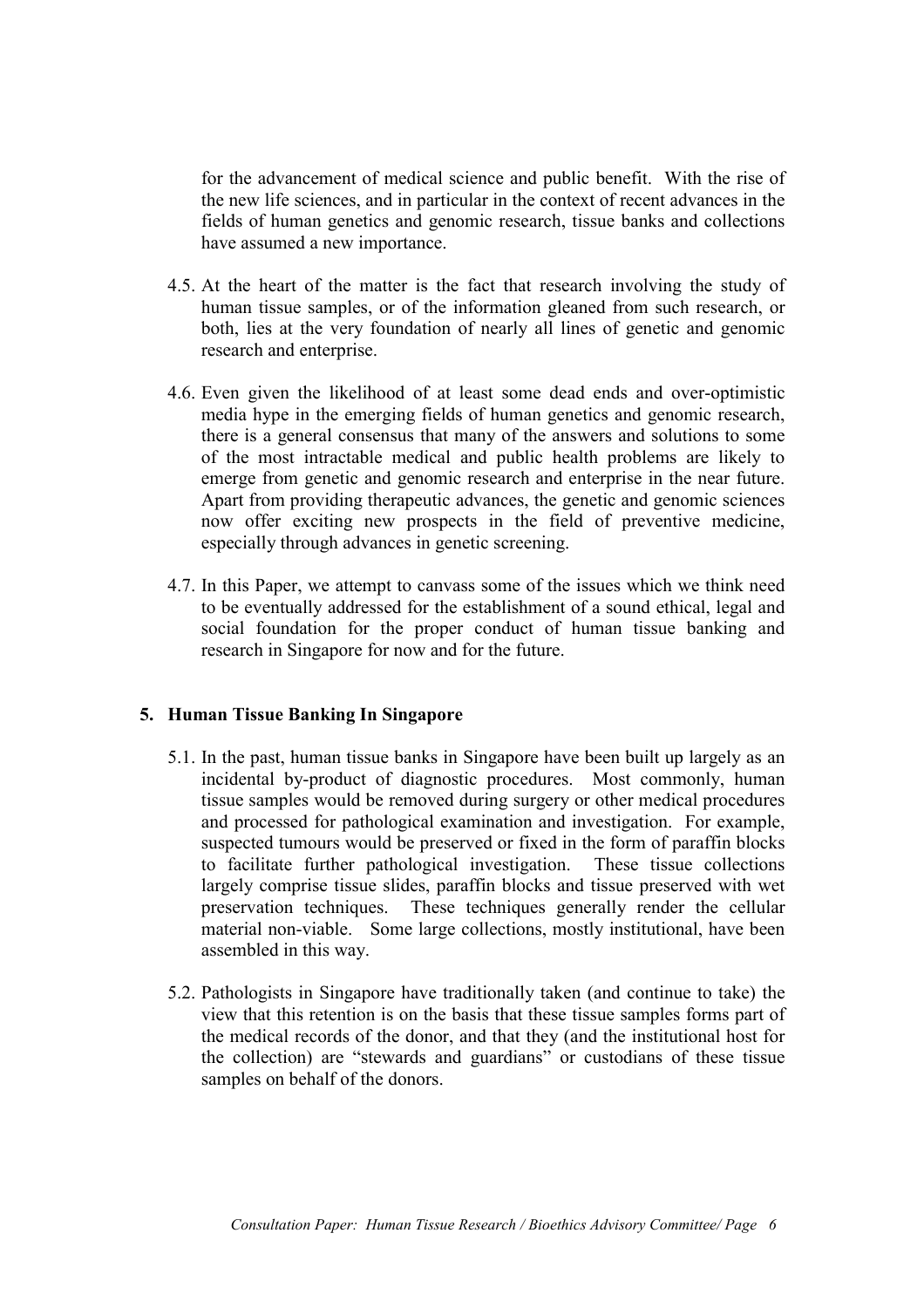- 5.3. Human tissues are collected not only from living donors, but also from the dead. Cadaveric tissue samples are also collected in the course of coronial or consensual autopsies for the purposes of diagnostic procedures.
- 5.4. On completion of the pathological investigations, these tissue samples (from living and cadaveric donors alike) are generally archived and added to the human tissue collection. The Chapter of Pathologists of the Academy of Medicine, Singapore, states that this is done "in accordance with current good clinical practice guidelines, [so that] the case files (in this case [the] slides and blocks) can be reviewed and perhaps sent for expert opinion. The tissue is kept against the chance that there may be a medico-legal challenge regarding the diagnosis or [in the case of living donors] the possibility that new prognostic and therapeutic markers may be developed, and used during the patient's lifetime".
- 5.5. The largest collections of these kind of **"incidental" tissue banks** are generally held by hospitals, teaching centres and large health institutions, although some much smaller "private" collections held by individuals or groups of individuals apparently do exist. These "private" collectors may be specialist physicians or medical researchers with research interests in specific medical conditions. In some of these cases, these private human tissue collections have been accumulated on the principle that the referring physician has the right to the possession or at least the return of the human tissue sample.
- 5.6. Currently, there are no clear guidelines as to whether referring or sending physicians have a right to demand the return of these tissue samples.
- 5.7. In general, our view is that human tissue collections by private individuals should not be encouraged, and that, as far as possible, tissue banks should be held by institutions (for example, by a hospital, a university or a research institution). Such institutions may be of a public (e.g. a teaching hospital) or private (e.g. a private hospital, or a private commercial research venture) character. If non-institutional collections have to be made for any reason (for example, collections of a specific kind of tissue pursuant to a specific research project), such collections should only be assembled on the understanding that the human tissues collected will eventually be consolidated with the larger collections of institutions. Institutional human tissue holdings need not be physically centralised. It would be sufficient, for example, for an institution to have in place a current database of all human tissue holdings within that institution. Such a database could be part of the institution's database of research projects, with information fields such as the research area, disease, human tissue collected, where they are stored within the institution, and the units and persons responsible for these human tissues.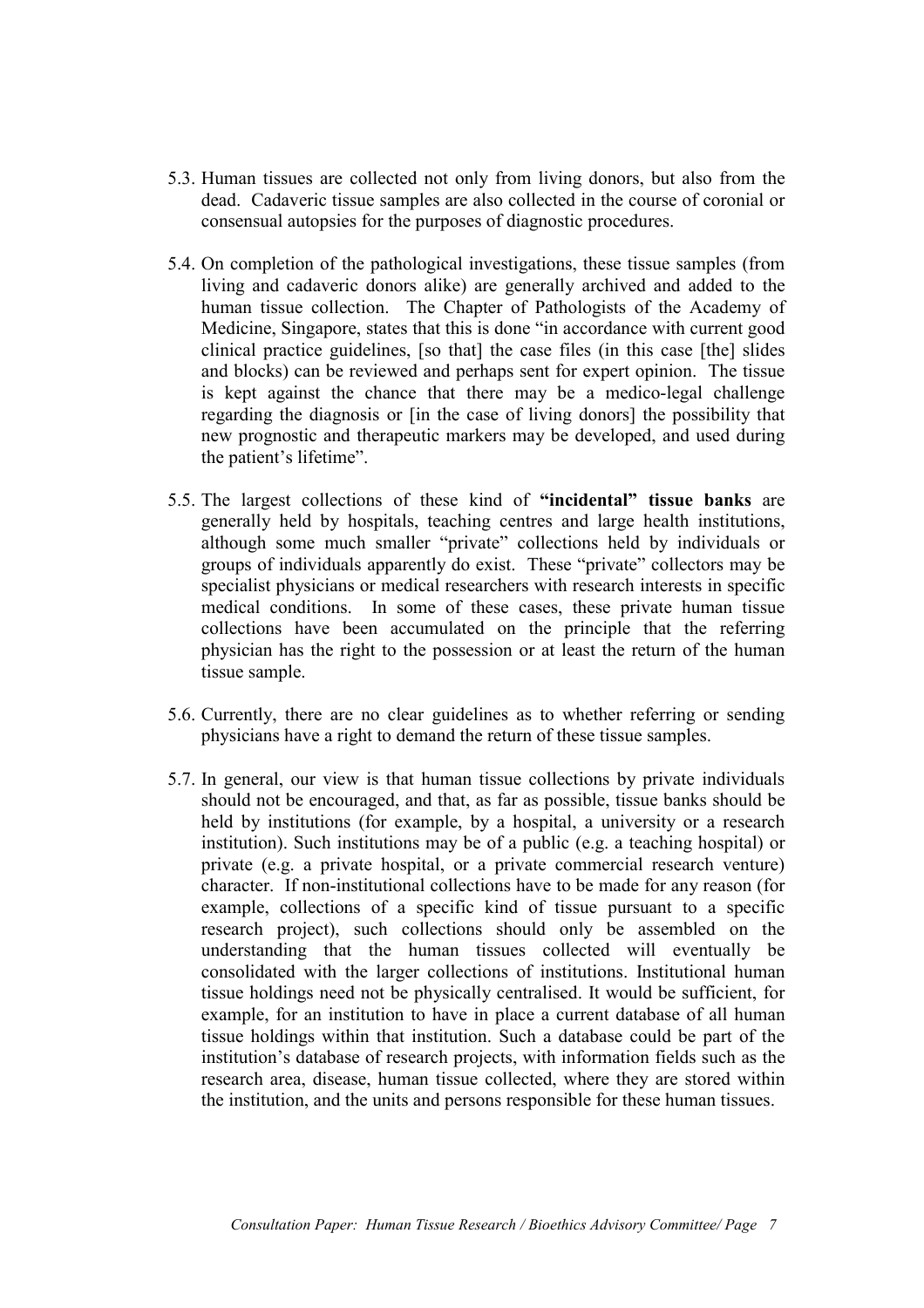- 5.8. Consolidation of smaller human tissue collections in larger institutional holdings confers many benefits. A larger institution has more resources for the proper maintenance and stewardship of the human tissue samples under its charge. Continuity and preservation of the human tissue samples are also assured, and there is a greater likelihood of their being available to a wider pool of researchers. By itself, the size of holdings is also an important benefit of consolidation: a large-scale collection is more useful (particularly for population studies) than a small and limited collection.
- 5.9. In recent years, however, tissue banking in Singapore has moved beyond the merely incidental towards **purpose-assembled research banks**. In this kind of tissue bank, human tissue is collected purely or primarily for the purpose of research, and not merely as an incidental benefit of diagnostic procedures.
- 5.10. There has also been a parallel trend towards the establishment of collections of human tissue in which the biological material remains viable or potentially viable, at least in some respects, at the cellular level. For instance, human tissue samples may be flash-frozen, and/or living cell lines may be propagated on culture media. This greatly increases the value of the samples for many lines of research.
- 5.11. We take the view that such purposed-assembled research banks are to be encouraged, provided that all appropriate ethical and legal considerations and concerns are appropriately met and addressed, as they promote and enhance research, which offers the promise of immense benefit in the future for humankind.

# **III. LAW & PRACTICE**

# **6. Current Law**

- 6.1. There is currently little in the way of law (either common law or statutory law) governing some of the most fundamental questions in relationship to tissue banking in Singapore.
- 6.2. In respect of donations of cadaveric tissue, Parliament has provided a statutory mechanism for donation in the form of the Medical (Therapy, Education & Research) Act. This enables people to state in advance their intention to donate their bodies, organs or tissues for research or for transplantation after their death. It also enables the family of a deceased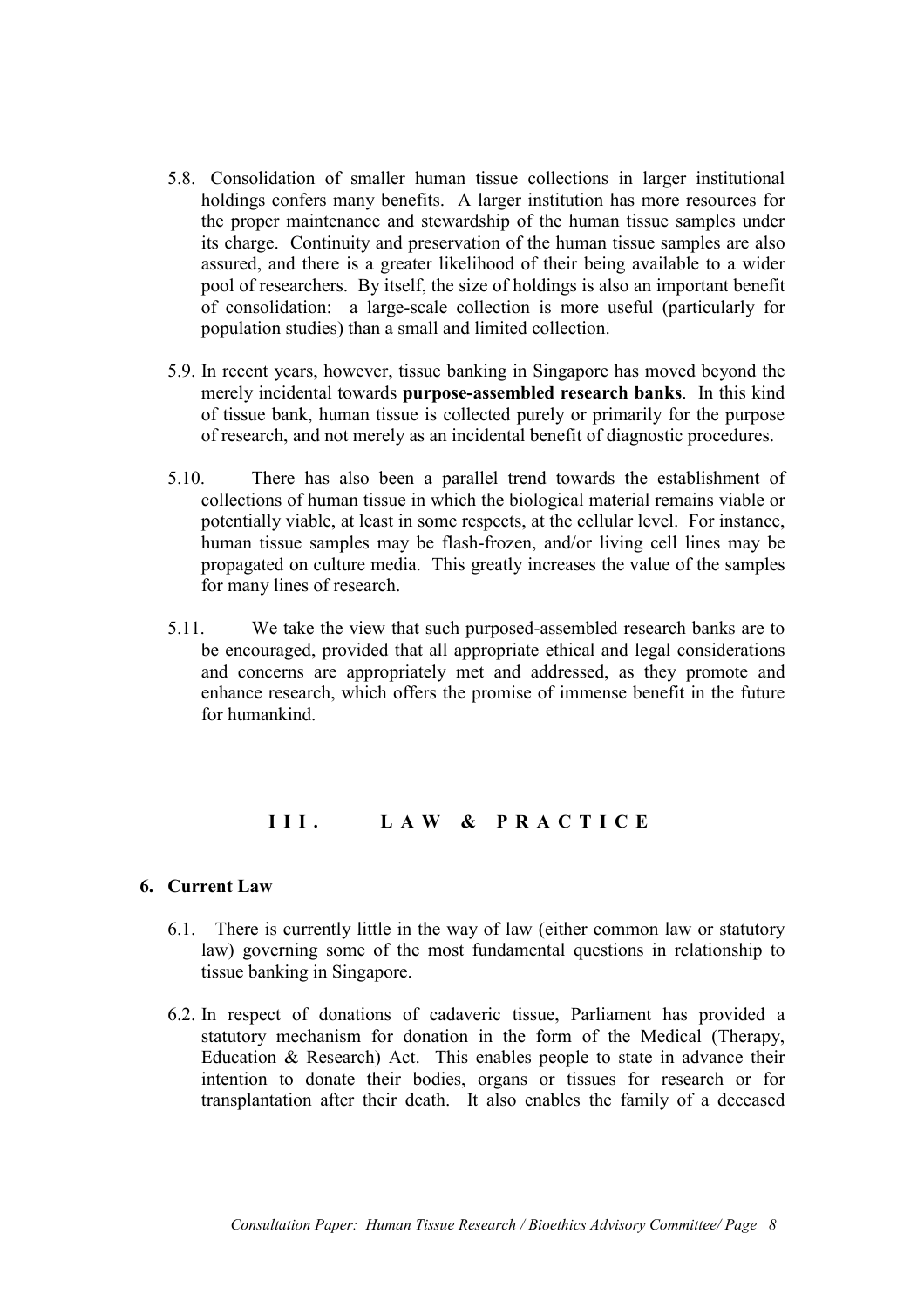person to donate the body, organs or tissues for research or for transplantation.

- 6.3. In relation to gifts by *living* donors, there is currently very little guidance in the way of either the statutory law or common law, outside of some provisions in the Human Organ Transplant Act.
- 6.4. Currently, the only express statutory provision for the governance and regulation of tissue banking is to be found in the Private Hospitals and Medical Clinics Regulations 1993. These Regulations provide that where a "private hospital" (no mentioned is made of individuals, or of private clinics or research laboratories) proposes to perform certain specified specialised procedures or services, prior approval of the Director of Medical Services must be obtained at least 30 days in advance. "Tissue banking" and "sperm banking" are included in the list of specialised procedures or services which require such approval. Tissue banking is not defined in the Regulations, or in the parent Act, or indeed in any other statute. Neither the Regulations nor the parent Act spell out any guidelines for the proper conduct of tissue banking.
- 6.5. At the present time, there does not appear to be any uniform approach to the governance and regulation of tissue banking internationally. The Draft Discussion Document entitled *Data Storage and DNA Banking for Biomedical Research: Informed Consent, Confidentiality, Quality Issues, Ownership, Return of Benefits: A Professional Perspective* issued by the Public and Professional Policy Committee of the European Society of Human Genetics as part of the EUROGAPP Project 1999-2000 offers an illuminating survey of the gamut of existing opinions, legislation, guidelines and other policy statements applied in or issued by EC institutions, 18 European countries, the United States, and international organisations. Except in the case of the United States, and possibly France, the majority of the jurisdictions surveyed are notable more for the absence of specific agreed national guidelines or legislation than by the presence of such in relation to storage of data derived from human tissue research and DNA banking.
- 6.6. For the present time, the BAC concludes that a full consensus on many issues has yet to emerge on many of the most critical issues in relation to human tissue banking. The most intractable problems in this regard are the issues of property, control and ownership rights to tissue samples.
- 6.7. We think, however, that it is desirable that a review be undertaken of the law governing this area, and a professional and public dialogue initiated to discuss the ethical and social considerations which should inform the shape of the law in this area.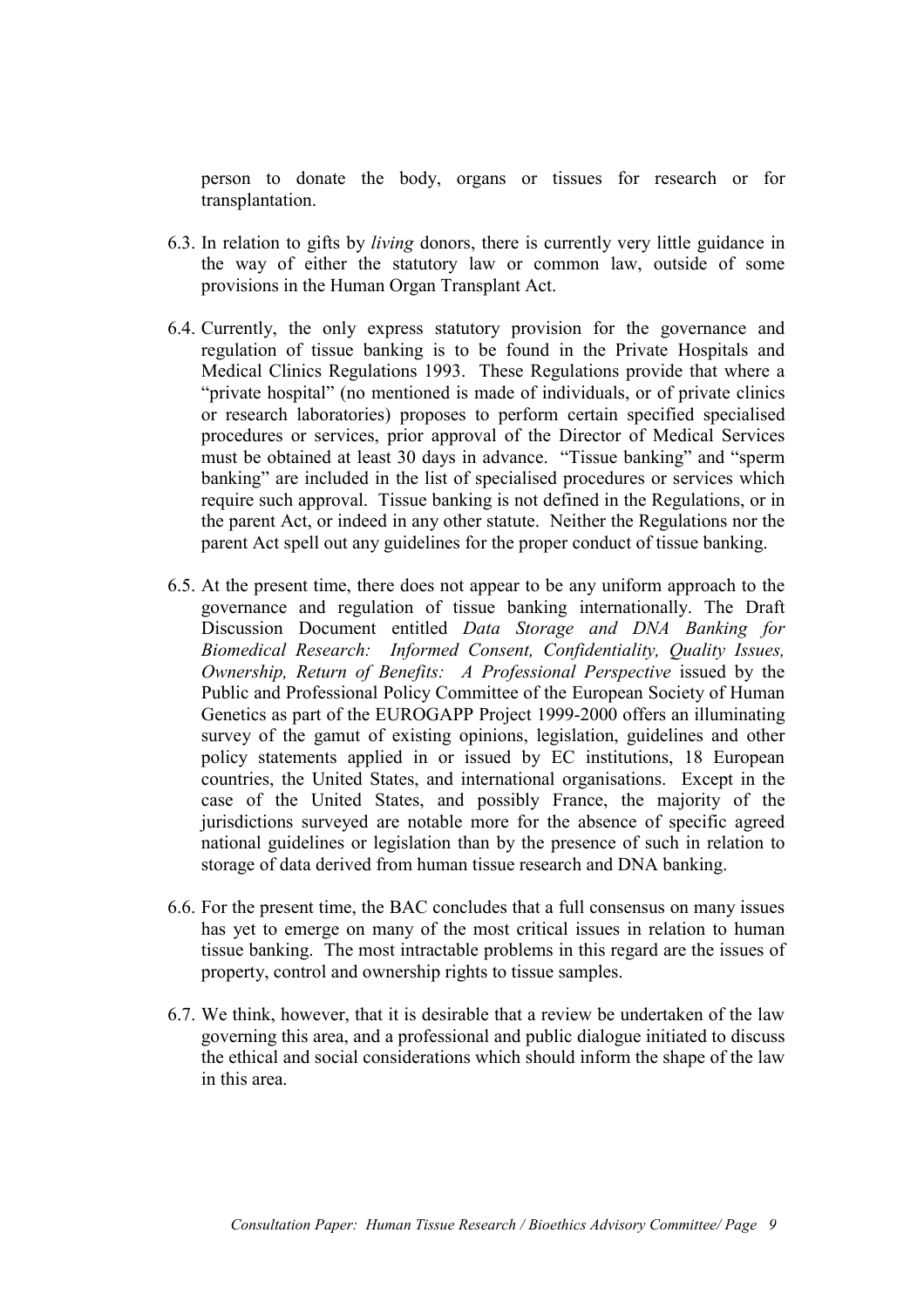6.8. Legal review has recently acquired a new urgency in light of moves by other countries to clarify their own laws on human tissue banking with the new interest worldwide in the new life sciences. Increasingly, the harmonisation of laws and rules in this field is likely to emerge as an important consideration in shaping the laws and rules in each jurisdiction. In a world where large-scale collaborative research projects tend to transcend national borders, there is an increasing likelihood that many countries may demand proof of each other that there is approximate equivalence in the degree of ethical and legal protection or regulation before they will allow the crossfrontier transfer of research data, or allow cross-border research collaboration which involves access to their national tissue collections or data. For example, Singapore researchers may be asked to demonstrate that their protocols for the safeguarding of the confidentiality of data meet the standards of the jurisdictions in which their proposed collaborators are based. Failure to achieve such standards locally may well mean that Singapore researchers may be excluded from opportunities for collaboration with researchers in those jurisdictions (which include most developed countries).

# **IV. SPECIFIC ISSUES**

7. In this section, we address and set out our views on specific issues arising out of the practice of human tissue banking and human tissue research.

#### **8. Consent Generally**

- 8.1. Full, free and informed consent is the cornerstone of the legal and ethical legitimacy and validity of a gift of human tissue intended for research.
- 8.2. We take the view that, where it is practical to do so, tissue bankers have an obligation to obtain consent to the donation of the gift.
- 8.3. We recognise that there is still some continuing debate as to what constitutes acceptable consent from a legal viewpoint, but we believe that this is an issue that can be readily resolved with appropriate and ethically-informed legal advice and forward planning in advance of the actual taking of human tissues.
- 8.4. We are keenly aware that there is an inherent conflict between presenting information to potential donors in a clear and simple way; and between disclosing all the possible kinds of research procedures which may be carried out on the donated human tissue sample, as well as of the benefits which may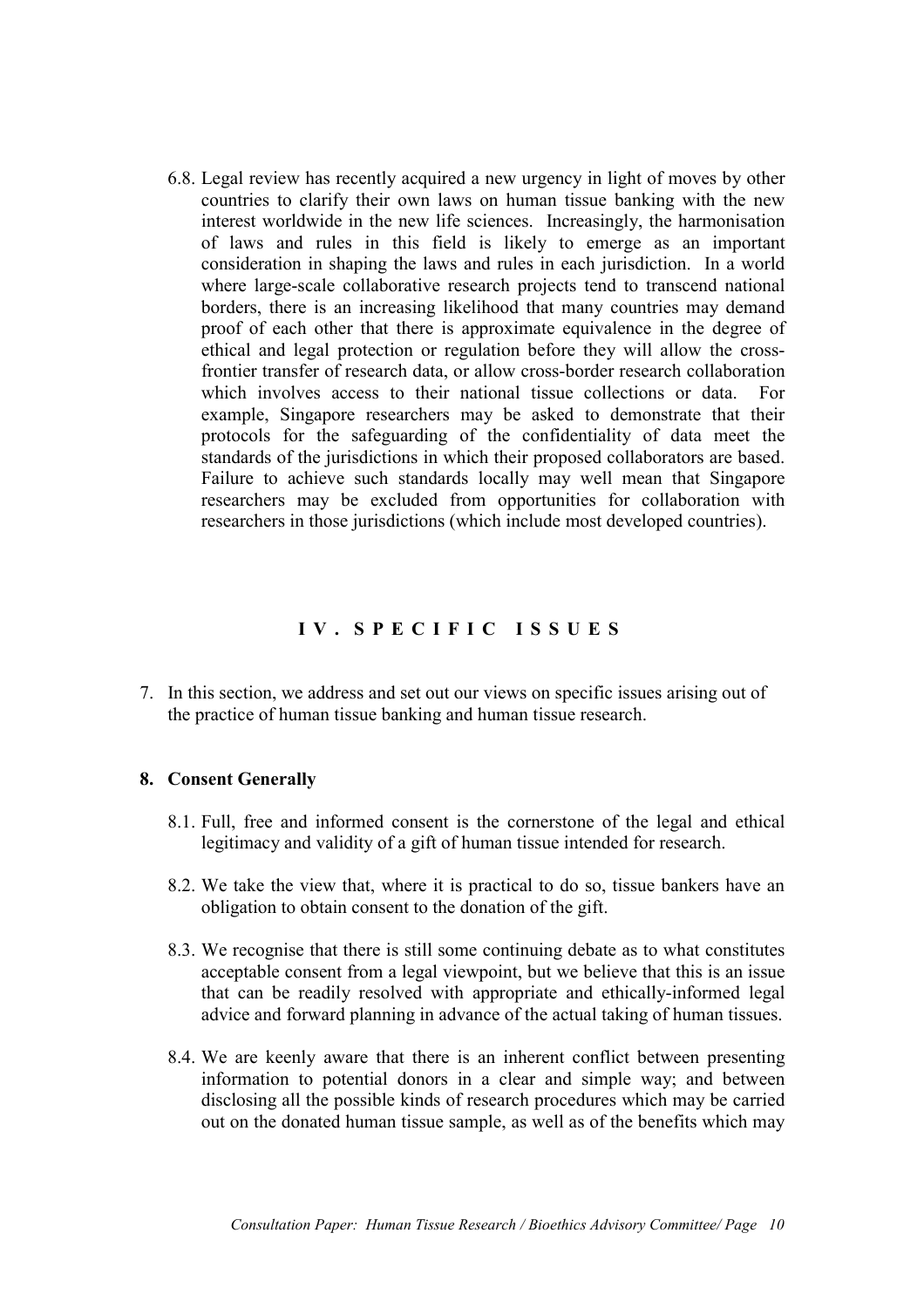be derived from it. Inevitably, there must be some compromise between clarity and detail in the drafting of consent forms. We believe that this conflict may be greatly reduced if the consent forms make clear that the gift is to be an absolute one, with the donor renouncing all rights whatsoever to and in connection with the gift of the human tissue sample.

- 8.5. If there is any possibility that donated tissue samples may in the future be made available for commercial research with consequent financial benefit or gain to third parties, then this possibility must be made clear to donors at the very outset even if the arrangement is to be that the donors completely renounce their rights to any share of these gains or benefits.
- 8.6. Consent should be informed and free. It would be unethical to take consent from a donor who may be under the impression (even if such an impression is completely without foundation) that the best efforts made for his or her therapeutic or diagnostic benefit might depend on or be affected by the giving or refusal of consent to the donation.
- 8.7. For this reason, we think it is important that the consent form for the donation of human tissue samples for research should not form part of the consent form for the taking of the tissue for therapeutic or diagnostic purposes. We recommend that, where possible, the person responsible for explaining the nature of the donation and the taking of the consent for the donation should not be the person who receives the consent for the taking of the tissue for therapeutic or diagnostic purposes.
- 8.8. Another way of simplifying consent is to have a system in which consent is completely delinked from the research purpose. In this system, the donor makes an absolute gift of tissue to a specified tissue bank. But it is made clear to the donor that the consent to the gift is not to be linked to or conditional upon any particular approved research use or purpose. It is also made clear to the donor that research applications are handled and approved by an independent ethics review committee or body. This arrangement may obviate any subsequent argument that the consent given by the donor did not cover the specific research use to which the tissue was subsequently applied.
- 8.9. Such an arrangement would also go a long way to solving the issue of whether "reconsent" is required when tissues originally acquired for a specific research purpose is subsequently sought for use in another, and there is doubt as to whether the original consent covers the subsequent use.
- 8.10. We accept that there are circumstances in which it would be impracticable or impossible to insist on consent being obtained. Such a situation may arise, for example, if there is no clear person from whom valid consent can be obtained, and where the donor himself or herself is already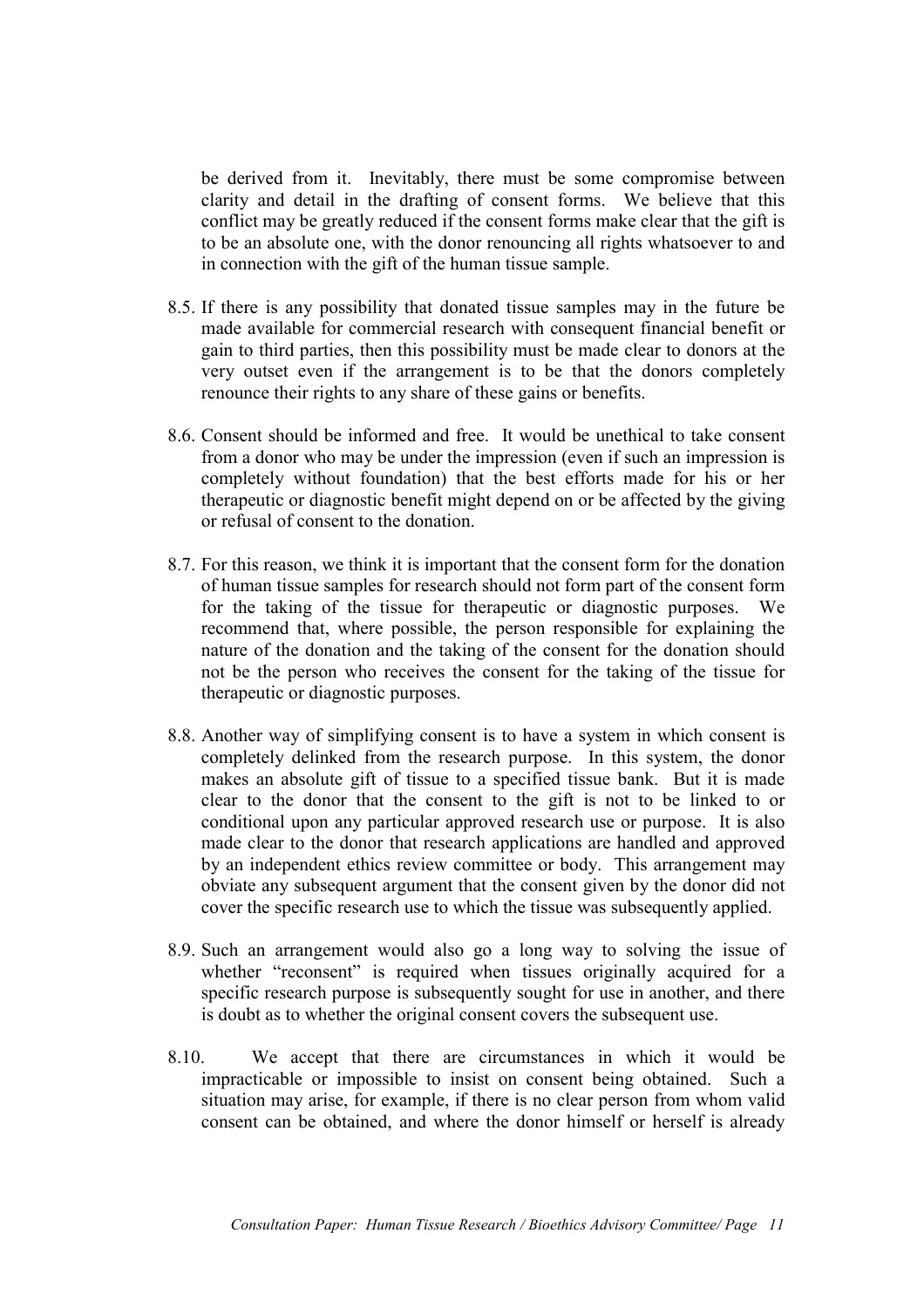deceased, or is legally incompetent to give the requisite consent. In such situations, we recommend that, acting within the limits of the law, the decision for the taking of the human tissue from such a person should be referred to an appropriately constituted ethics board or institutional review board.

- 8.11. In taking the consent, especial attention is necessary to ensure that donors fully understand what is proposed to be taken, particularly if gross human tissue samples (e.g. entire organs or blocks of organs, or of limbs, as opposed to tissue slides or small tissue blocks) are involved. Gross human tissue samples may be viewed in a very different light from small human tissue samples by the public. The issue of respectful and appropriate methods of disposal for such gross human tissue samples may have to be considered by the custodians of such samples when they are no longer needed and deaccessed from the bank or collection. Researchers and institutions having responsibility for the custody, use and disposal of such tissues should at all times be sensitive to social, cultural and religious sentiments relating to the treatment, use and disposal of such tissues.
- 8.12. We also think that researchers and tissue bankers should bear in mind that consent to the taking, and consent to particular uses are two quite separate things. Consent given for the taking of tissue for a specific purpose does not necessarily authorise the use of the tissue for a different purpose.
- 8.13. Similarly, it should not be assumed that human tissue taken without consent, even though under statutory authority (for example, a post-mortem examination carried out on the authority of the State Coroner), may be used for other purposes once the statutory purpose has been exhausted.

# **9. Consent and Legacy Tissue Collections**

9.1. A special difficulty faced by tissue banks in Singapore and in the rest of the world is posed by the existence of large collections of tissue samples accumulated over many years for which no specific or adequate consent for research investigations have been obtained. In the vast majority of the cases, the original donors can no longer be reliably traced for consent to research, or such tracing may no longer be practicable or socially acceptable (for instance, in the case of very old collections in which there is a strong likelihood that many of the donors may have since died, especially if the sample tissues were originally taken for the diagnostic purposes in relation to conditions such as cancer). We refer to these collections as legacy tissue collections.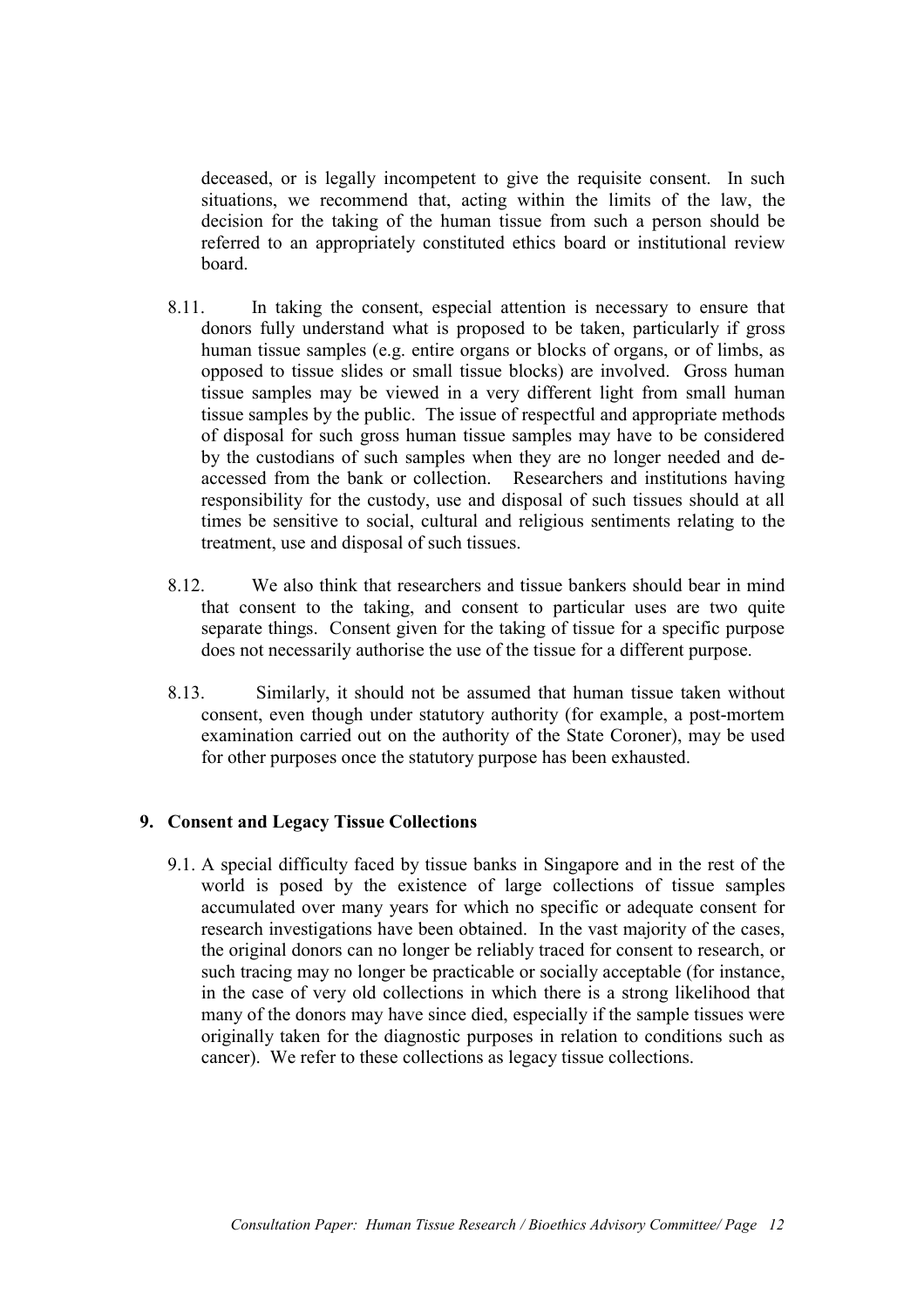- 9.2. These legacy tissue collections, by virtue of their sheer size and range of coverage, are often very valuable to academic and commercial researchers alike.
- 9.3. While some have advocated the extreme view that no research use should be made of these legacy tissue collections, we take the view that it is not in the wider public interest to suggest a blanket ban on access to these collections by researchers. We take the view that it is unreasonable to expect those who have assembled such collections in good faith for the advancement of medical knowledge to have divined the importance now placed on consent.
- 9.4. We take the practical approach that tissue collected in good faith at a time when there was a lack of any clear ethical, professional or legal guidelines governing the collection of such tissues is not something to be condemned: it is not the fault of medicine that the law and bioethics often lags very far behind the reality of medical practice and technology. In the absence of guidance from the law, or from an established canon of bioethics, medical workers and researchers can only act in good faith according to the best professional practices of the day.
- 9.5. On this basis, we take the view that it is consistent with good stewardship to allow reasonable and respectful research use of such legacy tissue collections for the greater public good.
- 9.6. It is one of the interim recommendations advanced by us in this Paper that steps should be taken to formulate a national ethical policy governing research access to such legacy tissue collections. The formulation of such a policy should be led by a national-level body. There may be a possibility that legislative intervention may be necessary to cure the defect stemming from problem with the lack of consent. Otherwise, the scientific value of these legacy collections may be severely impaired by the need to maintain separate access guidelines for legacy tissues and tissues for which appropriate and adequate consent has been obtained.

# **10. Confidentiality**

- 10.1. Confidentiality lies at the heart of the physician-patient relationship. A common theme of the position papers submitted to us is the acceptance, as a fundamental controlling principle, of the donor's right to privacy and confidence.
- 10.2. In relation to genetic information derived from human tissue, the obligation of confidentiality is one which is universally recognised. Article 7 of the 1997 UNESCO *Universal Declaration on the Human Genome and*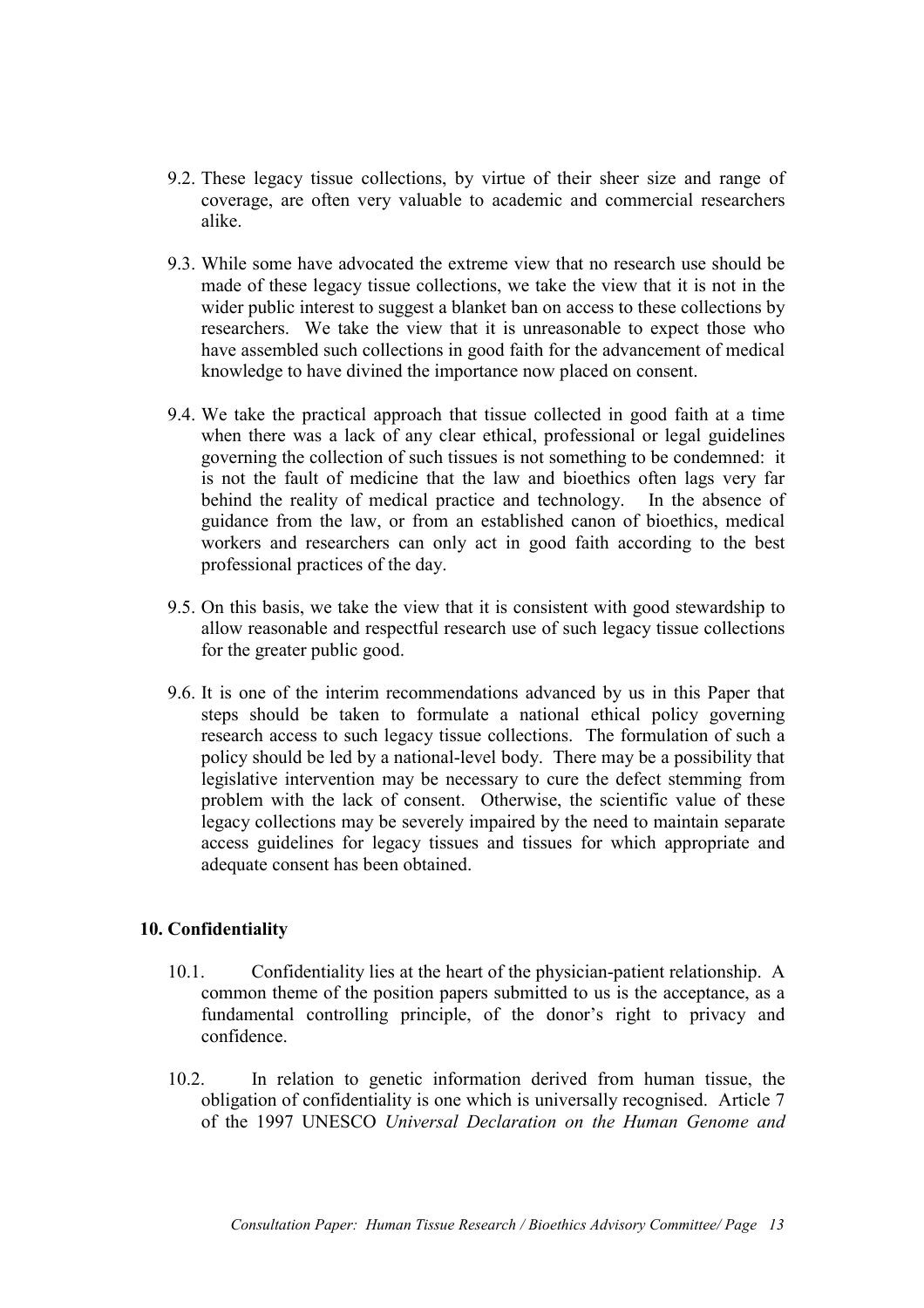*Human Rights* requires that "[g]enetic data associated with an identifiable person and stored or process for the purposes of research or any other purpose must be held confidential in the conditions set by law". The World Health Organisation has proposed that "[g]enetic data should be treated as confidential at all times. Genetic data should only be used to advantage and empower an individual or family, and for better treatment or prevention of disease. Data relevant to health care should be collected and kept by medical geneticists in secure confidential files"<sup>1</sup>.

- 10.3. We agree that the researchers and tissue bankers alike have an obligation to protect the confidence and privacy of donors.
- 10.4. We further note that the general obligation of confidence is one which is protected by the general common law principles applicable in Singapore. In certain specific circumstances, some aspects of the obligation of confidence may be mandatory under statute.
- 10.5. Confidentiality and consent are closely interlinked and interwoven issues. The common ground between them is that both spring from the obligation to protect and respect the dignity and autonomy of patients and donors. In this respect we note that the UK Medical Research Council has examined confidentiality issues in medical research at length in their report on *Personal Information in Medical Research* (October 2000).
- 10.6. The MRC took as their first governing principle that:

 "Personal information of any sort which is provided for health care, or obtained in medical research, must be regarded as confidential. Wherever possible people should know how information about them is used, and have a say in how it may be used. Research should therefore be designed to allow scope for consent, and normally researchers must ensure that they have each person's explicit consent to obtain, hold and use personal information. In most clinical research, this is practicable."

10.7. In our view, however, the requirements of consent and confidentiality should not be applied inflexibly and blindly to all circumstances. If the central common purpose of the general obligations of consent and of confidentiality is the protection of and respect for the dignity and autonomy of patients and donors, then there may be special circumstances in which specific departures from the general rules of these two obligations may be permissible, so long as the central common purpose of the obligations is preserved.

 $\overline{a}$ 

<sup>1</sup> World Health Organisation, Proposed International Guidelines on Ethical Issues in Medical Genetics and Genetic Services 15-16 December 1997 (WHO/HGNG/GL/ETH/98.1).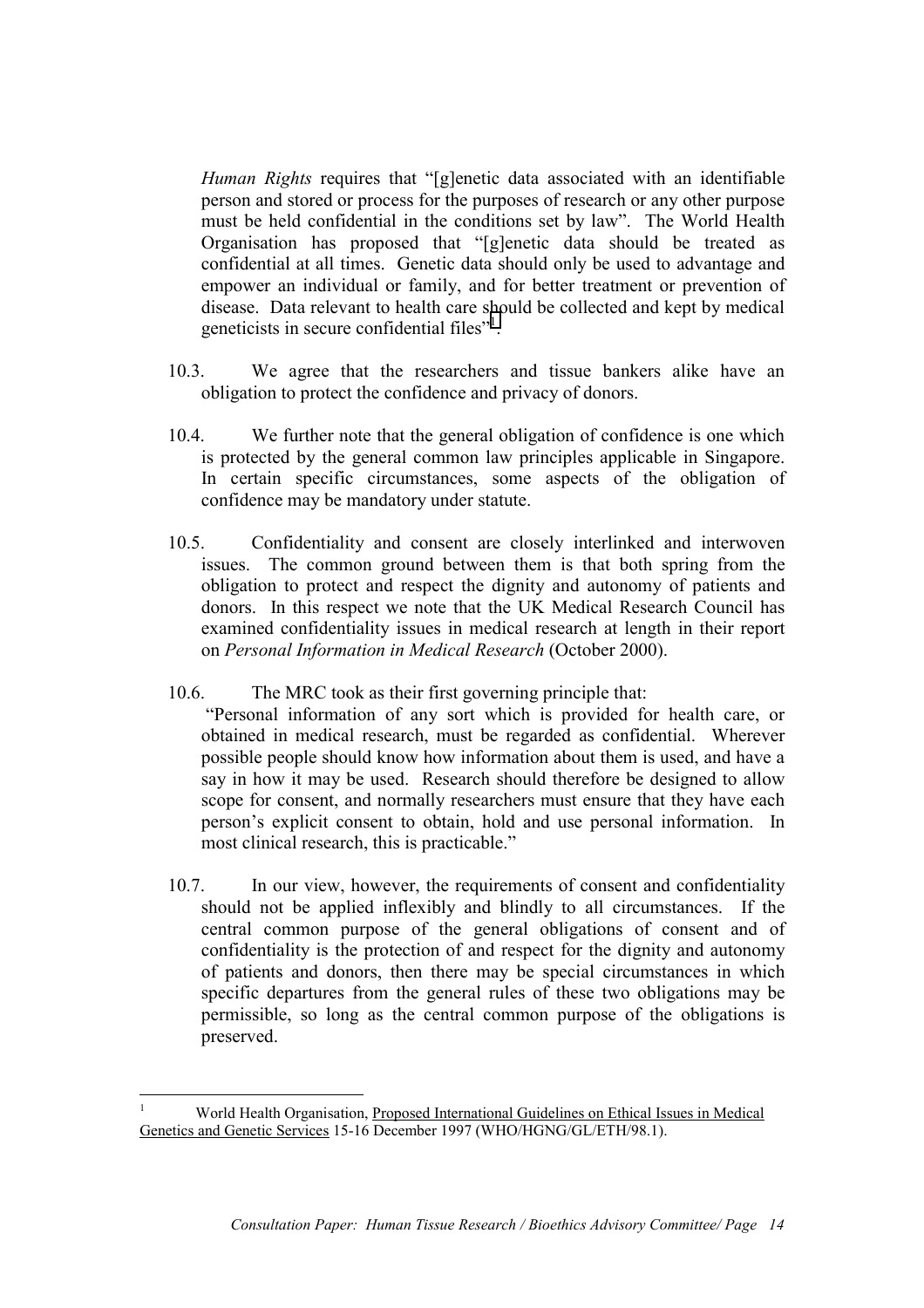- 10.8. For example, strict adherence to the principle of privacy and confidentiality may be difficult to square completely with other equally compelling objectives. In other cases, it may be difficult or impossible to recontact the donor or the donor's family for consent (or reconsent) to further research, or it may be socially unacceptable to do so (for example, if there is a strong likelihood that the donor may be dead). We think that in these and in other situations where consent or reconsent may be impossible or difficult to obtain, it is permissible for reseachers to consider the use of anonymised data arrangements or data-escrow arrangements as may be approved by appropriately-constituted ethics board or institutional review boards.
- 10.9. In these and other similar arrangements, the object is to preserve the confidentiality and privacy of the donors. The central common purpose of the general consent and confidentiality requirement is not compromised. We recommend the use of such arrangements where practicable, and where the scientific objectives of the proposed research will not be compromised.

# **11. Approaches to Governance**

- 11.1. Given the current pace of developments in the genetic and genomic sciences, we do not think that it is appropriate to resort to hard-coding specific rules in legislative form for the regulation of research and commercial activity in the genetic and genomic sciences. Overly-specific rules run a risk of rapid obsolescence, and of abuse by those minded to be seen to comply only with the letter but not the spirit of the law.
- 11.2. In general, we recommend legislative intervention only in situations where it is clear that effective professional self-regulation and a fair balance of rights and interests between individuals and the public in encouraging research cannot be achieved without legislative teeth.
- 11.3. We think however that there is a role for carefully targeted legislative assistance in the form of enabling legislation (as in our suggestion in relation to the statutory remedying of consent for research access to legacy tissue collections), and in empowering appropriate Government agencies to exercise a supervisory jurisdiction as gatekeepers over certain kinds of activities in relation to human tissue banking.
- 11.4. In the context of the genetic and genomic sciences, we note that one particularly obvious gateway is the tissue bank itself; researchers, whether they be commercial or academic researchers, and whether they be currently regulated under the various medical Acts or by the Ministry of Health, require access to collections of physical tissues for their work. This being the case, we suggest that appropriate legislation for the control and supervision of this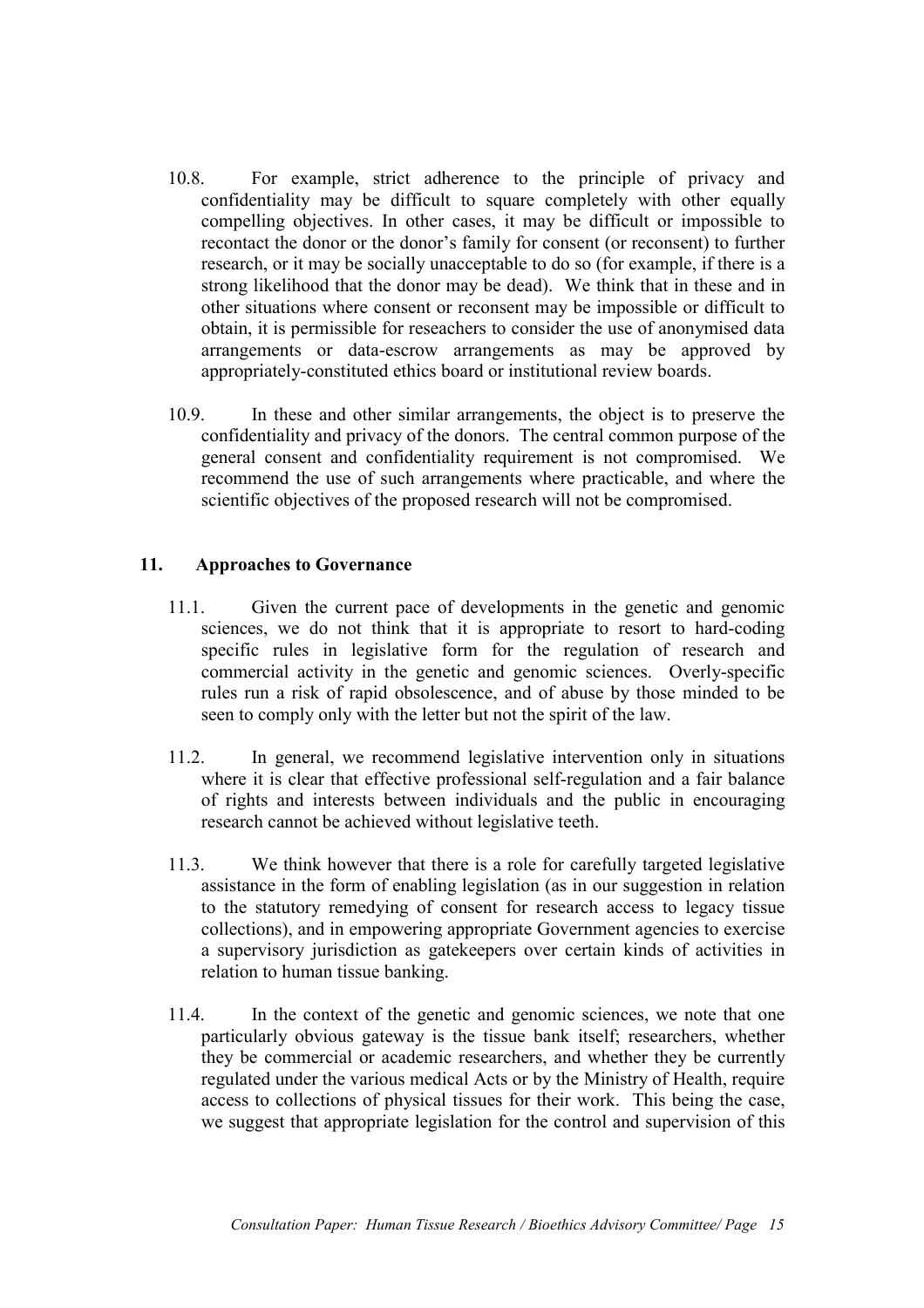gateway, through the appropriate Government agency being given an approval and supervisory jurisdiction over the establishment and conduct of tissue banking, would be a flexible and efficient mean of basic control over the genetic and genomic sciences in Singapore.

- 11.5. We especially think that, for example, the jurisdiction of the Director of Medical Services under the Private Hospitals and Medical Clinics Act could be extended to all individuals or bodies (and not just healthcare establishments, hospitals, medical clinics and clinical laboratories) minded to engage in the conduct of tissue banking. Such a supervisory jurisdiction would place non-medical researchers (who are not subject to the provisions of the Act) and medical researchers alike on a level playing field and subject them to the same set of such operational and ethical guidelines as may be imposed by the appropriate authorities.
- 11.6. Alternatively, if a statutory agency is eventually established for the regulation of stem cell research (as has been suggested by the BAC), it may be appropriate for such a statutory agency to be given regulatory jurisdiction over human tissue banking in Singapore as well. Such a statutory agency should be given sufficient powers of direction, enforcement and supervision, so as to enable it to effectively give ethical and legal direction for the conduct of all forms of tissue banking carried out in Singapore, to ensure compliance with such direction, and such other relevant rules, standards and codes of conduct, to establish and maintain proper operational governance, as well to protect the interests and rights of patients, donors and their families.
- 11.7. We take the view that it is desirable to have consistent and transparent rules and standards which should have common application to all forms of tissue banking in Singapore, whether carried by the private or public sector, and whether such tissue banking is carried out primarily or incidentally for the purposes of research, and whether such research is for a commercial end or for a non-profit end.
- 11.8. In the interest of promoting accountability and transparency, we think that a national-level committee or consultative body comprising experts from relevant industrial, academic, research and professional sectors of the life sciences, together with appropriate representation from the public, could assist in formulating a sensitive and flexible approach to regulation.
- 11.9. To take this proposal further, such a national committee could assume the role of a national ethics review board which would be responsible for the formulation of national policy relating to the regulation, conduct and governance of tissue banking in Singapore. For this purpose, it could be constituted to advise the proposed statutory agency accordingly.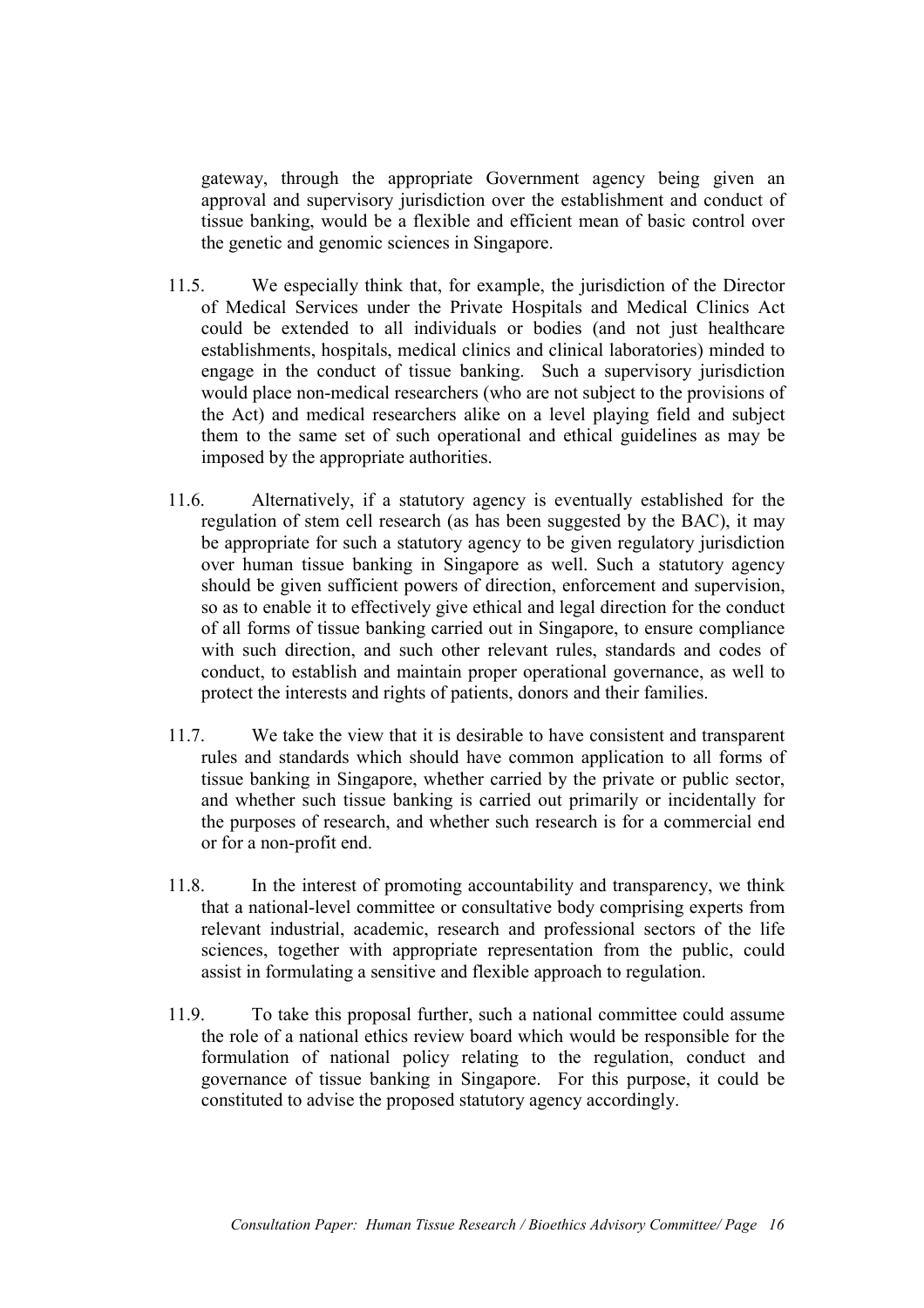- 11.10. A further role that such a national committee might assume could be the oversight of the decisions of institutional review boards or institutional ethics committees on applications by researchers for access to human tissues. The national committee could review these decisions to ensure that common standards are applied nationally by such institutional review boards or institutional ethics committees. By the same token, the institutional review boards or institutional ethics committees could be given representation either on the national committee itself, or a standing professional standards forum of the national committee.
- 11.11. Such a national committee or consultative body could also help formulate other non-legislative informal aspects of regulation, such as the specific rules or codes of conduct and operational codes by which human tissue banks in Singapore may agree to be bound.

# **V . I N T E R I M R E C O M M E N D A T I O N S**

12. In this section, we set out our preliminary recommendations arising out of the matters discussed above. We emphasis that these are only interim recommendations: human tissue banking is a rapidly evolving field in Singapore, and we expect that over time, new issues and new questions in the social, ethical and legal spheres will arise and require resolution. We also emphasise that not all the issues raised in this Paper can find a ready solution in either ethics or the law, let alone both, and that some of them can only be resolved after further professional and public debate and dialogue, and with a better understanding of the issues involved, as well as the needs and concerns of the relevant participants.

## 13. **WE RECOMMEND THAT:**

 $\overline{a}$ 

## **Recommended Ethical Principles**

13.1. As a starting point for this dialogue, we recommend the adoption of the following principles<sup>2</sup>:

<sup>2</sup> A number of these principles are adapted from the Report of the UK Medical Research Council entitled Human Tissue and Biological Samples for Use in Research: Operational and Ethical Guidelines (January 2001).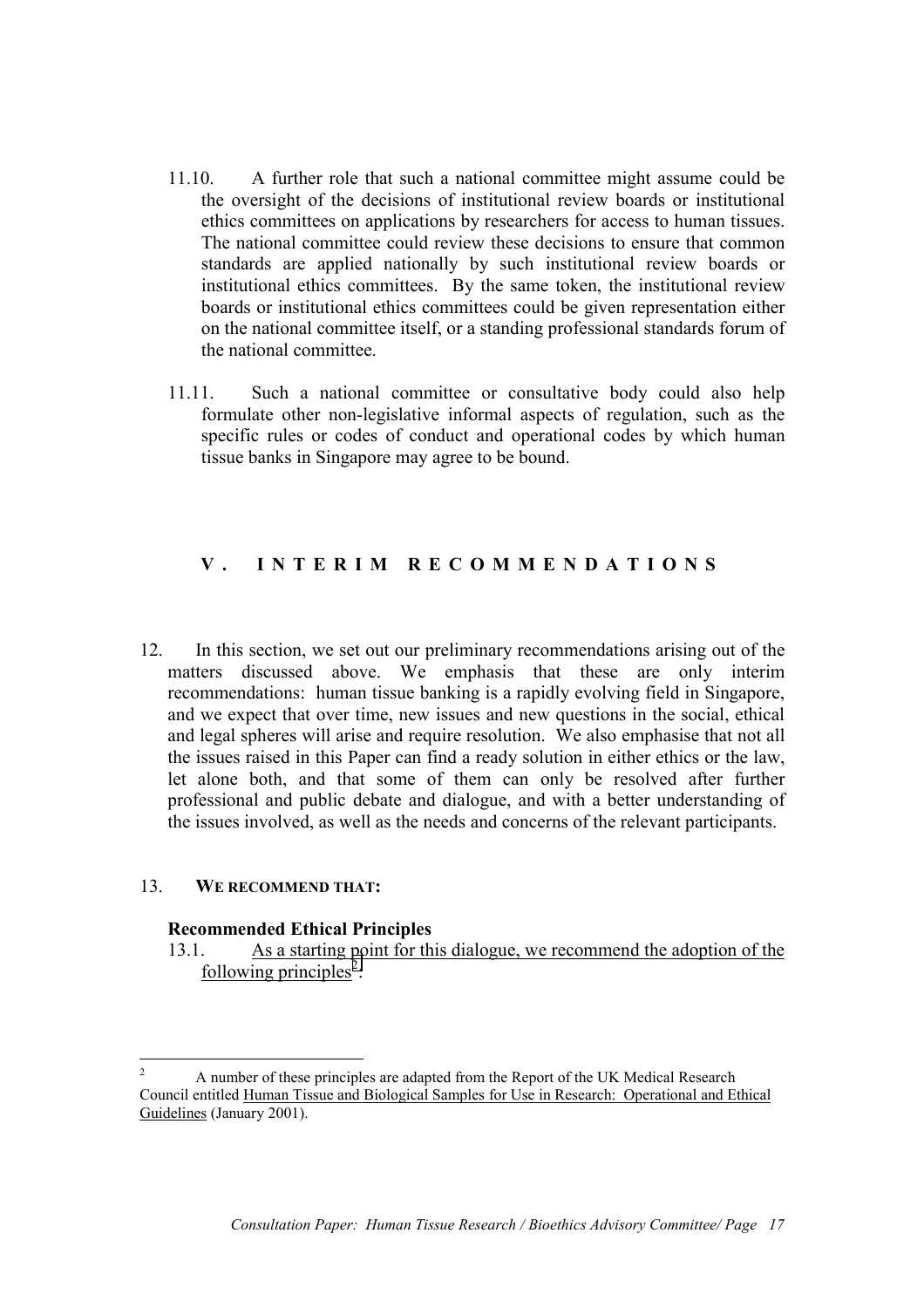## **Primacy of the Welfare of the Donor**.

13.1.1.1. The health, welfare and safety of the donor shall be the paramount consideration in the taking of any tissue. Where tissue is being taken primarily for a therapeutic or diagnostic purpose, the secondary purpose of taking tissue for research, or the way in which the tissue is taken for research, should not be allowed to compromise or prejudice in any way the primary purpose of the taking. Where a tissue sample has been taken primarily for the purposes of diagnostic procedures, no further sub-sample should be taken from the main sample for the purposes of research until the diagnostic procedures are satisfied, or unless the diagnosing pathologist certifies that the taking of the sub-sample will not compromise the main diagnostic purpose of the taking of the main tissue sample. Where the taking of the tissue is primarily for the purpose of research, such taking and research should only be proceeded with if the potential benefits of the taking outweighs the potential risks to the patient. All living donations involve some degree of risk to the donor, although in the vast majority of cases, this risk will be negligible.

## **Informed Consent**

- 13.1.1.2. No tissue shall be taken, or shall be accepted, unless the full, free and informed consent of the donor has been obtained. Our remarks in the section on Consent above applies, as well as the exceptions noted thereto.
- 13.1.1.3. We also recommend that patients should be informed when material left over following diagnosis or treatment (described as surplus to clinical requirements), might be used for research. Patients may be under the expectation that any waste tissue will be disposed of appropriately, and may object to the use of such tissues for research.
- 13.1.1.4. Special attention should be paid to the legal and ethical resolution of consent issues in relation to legacy tissue collections. Where such resolution cannot be satisfactorily achieved, we recommend separate regimens of access for the legacy and nonlegacy portions of a tissue bank holding both kinds of tissue. We repeat our comments in relation to legacy tissue collections in the section on Consent and Legacy Tissue Collections above.
- 13.1.1.5. We recognise, however, that there are arguments that in specific situations it may be ethically acceptable to proceed without consent provided that sufficient precautions are taken for the protection of the privacy of the patient and the patient's family. For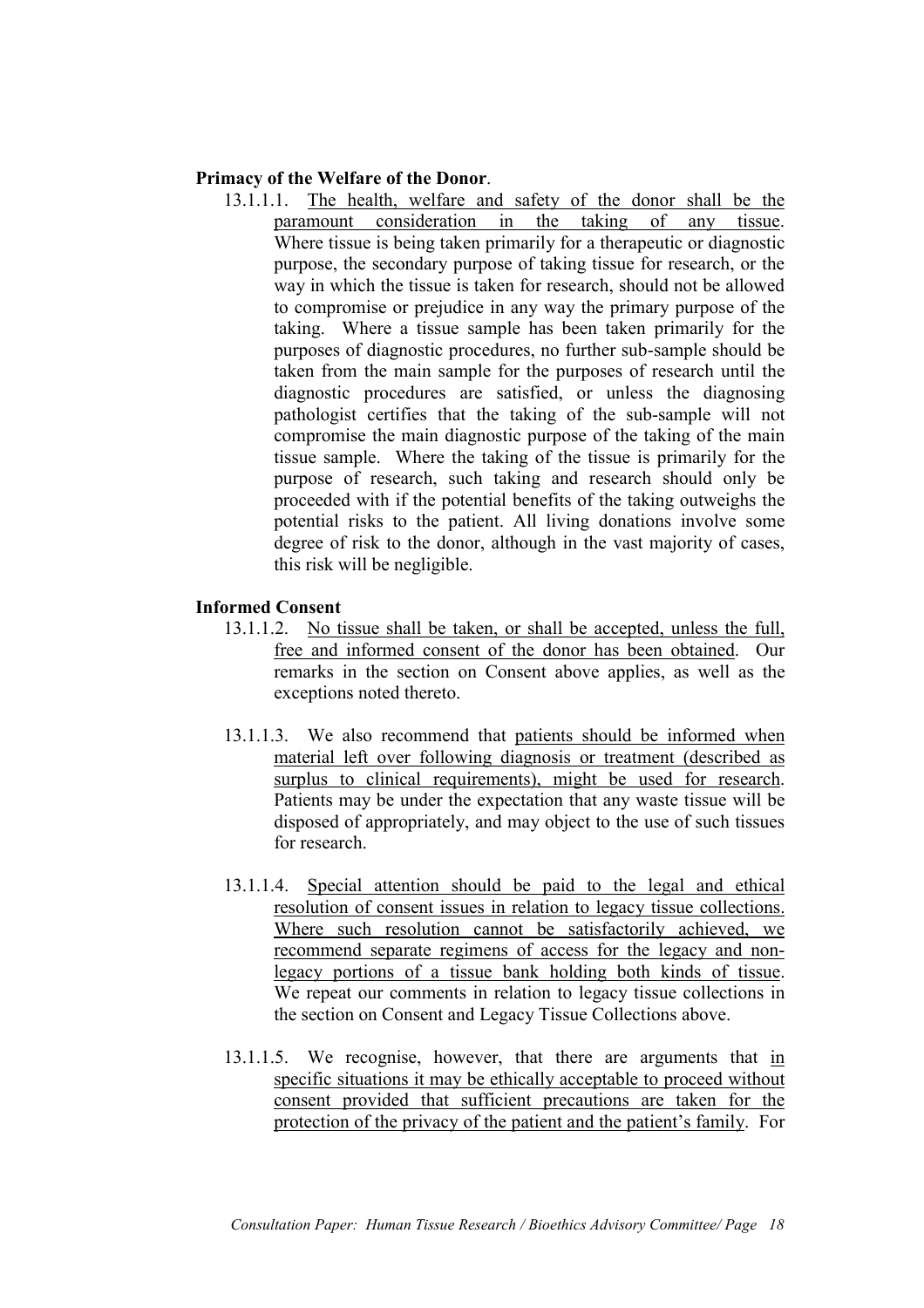instance, this may be achieved through appropriately constructed anonymization procedures or data escrow arrangements. We also recognise that it may be impractical to apply the principle of informed consent in its full force to legacy tissue collections, or to tissue banks in which the legacy material cannot be reliably separated. In these cases, a national ethical policy may have to be worked out as suggested in paragraph 9.6 above.

13.1.1.6. Tissue banks should develop and have in place electronic database systems that will enable the consent status and consent conditions (if any) of every human tissue sample.

# **Respect for the Human Body**

13.1.1.7. Ethics, the law, and the cultural and religious traditions of our society are all in agreement with the principle that the human body and its remains are to be treated with respect. Researchers and tissue bankers need to be sensitive to religious and cultural perspectives and traditions, and should in particular be aware that whole cadavers or gross organ parts are viewed in very different light from small tissue samples by lay persons. Researchers and tissue bankers should always ensure that donors and the families of donors fully understand the extent of the intended gift. For example, the term "tissue" should not be used without further elaboration and explanation if it is intended that organs or substantial parts of organs are intended to be taken. Especially in the case of gross tissue samples, donors or their families should be consulted in advance of the donation as to their wishes for the appropriate disposal or return of surplus tissues when these are no longer required.

## **Donations to be Gifts**

13.1.1.8. Donations of tissue samples for use in research should be treated as outright gifts. Donors should not be paid any financial incentives for the donation, although they may be given reasonable reimbursement of any expenses incurred in the donation of the sample. As a corollary of this principle, donors should not expect any personal or direct benefit from the donation of tissue, including information of any medical condition or predisposition or likelihood of such discovered in the course of research on the sample. Likewise, researchers and tissue bankers should not be under any obligation to disclose such information to the donors, unless they have agreed to do so in advance of the donation. Where appropriate and possible, it may be desirable to ask for consent to be given for any and all research purposes as may be approved by a properlyconstituted ethics committee or institutional review board in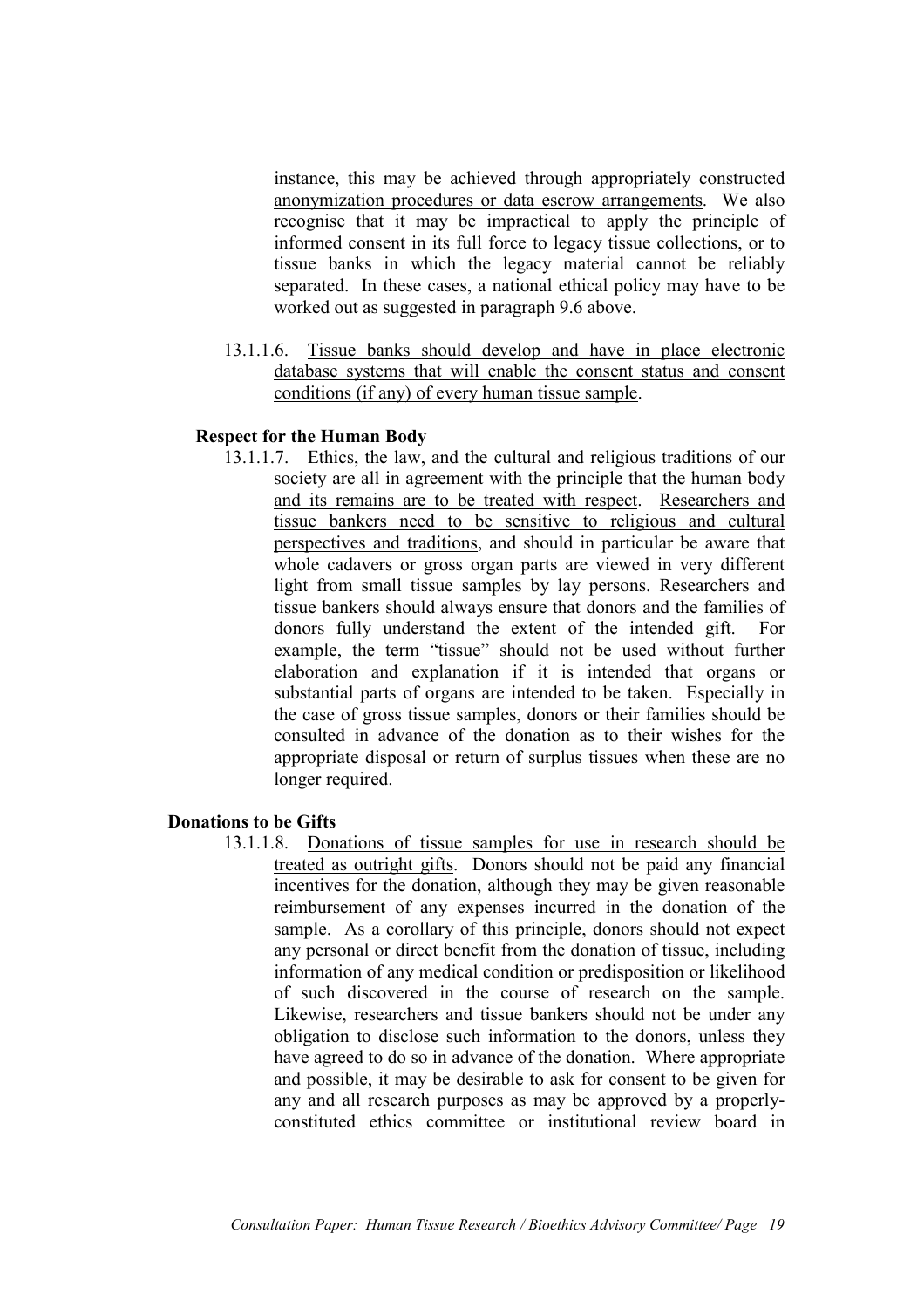accordance with any rules, standards or codes as the relevant authority may lay down. To this end, an effort must be made in good faith to give the donor or the donor's family a fair picture of the principal uses which the tissue is likely to be put to, with the caveat that new uses not within current contemplation or practice may and are indeed likely to arise in the future.

## **Ethical Review of Research Proposals and Access Requests**

- 13.1.1.9. All research using human tissue samples should be approved by an appropriately constituted research ethics committee or institutional review board. Especial attention must be paid to the independence and integrity of such committees or review boards, and any conflict of interest (whether real or potentially real, or even the semblance of a conflict of interest, even if such semblance is in fact unfounded) should be scrupulously avoided. The appointment, and constitution of such ethics committees or review boards should be as transparent as is practicable.
- 13.1.1.10. A national-level committee or consultative body comprising experts from relevant industrial, academic, research and professional sectors of the life sciences, together with appropriate representation for the public, should be formed to assist in formulating a sensitive and flexible approach to regulation.
- 13.1.1.11. This national-level committee could take the form of the national ethics body suggested by us in paragraphs 11.8 to 11.11 above. Such a national ethics body would also serve the function of fostering common standards and approaches among individual institutional review boards or ethics committees in Singapore.

## **Confidentiality**

- 13.1.1.12. Researchers and all those involved in the conduct of tissue banking have an obligation to protect the confidentiality of the personal information of donors entrusted to them, as well as the privacy of donors. Consent must be obtained from the donor (or from his family, if deceased) for the release of any personal information to researchers or to any third party.
- 13.1.1.13. Researchers and all those involved in the conduct of tissue banking also have an obligation to protect the confidentiality of personal information given to them by donors about other individuals who are not themselves donors, as well as the privacy of such individuals. Scientifically valuable information is often given by donors of tissue samples which may relate to individuals other than the donor himself or herself. Commonly, a donor may be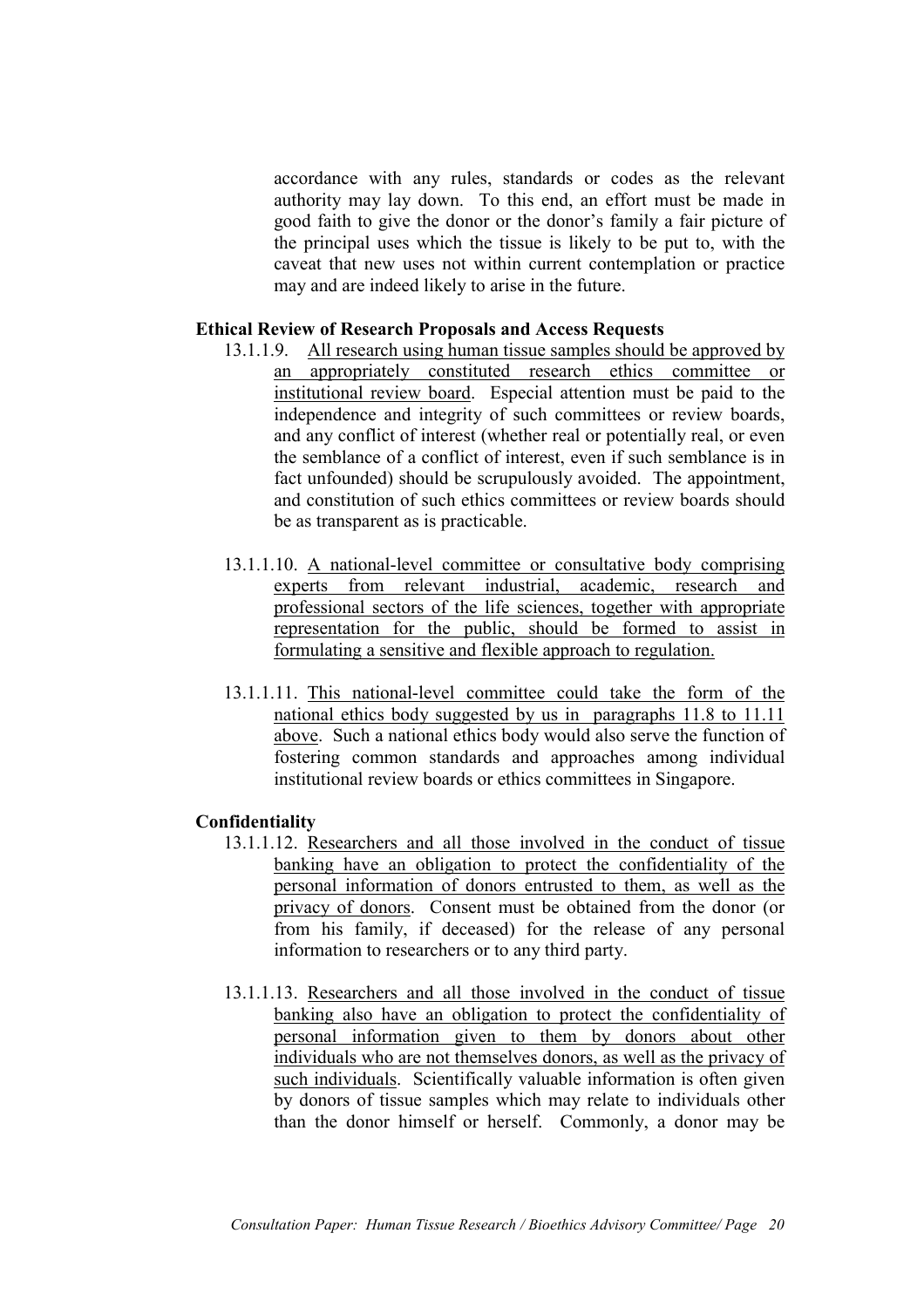asked to provide details of the medical history of family members. Researchers should recognise that such information and such individuals should be accorded the same respect and protection as accorded to the donor.

## **Institutional Tissue Banking**

13.2. Subject to our views as set out in paragraphs 5.5 to 5.8 above, tissue banking should be conducted only by institutions such as may be approved by the appropriate authorities to do so, and not by private individuals or groups of private individuals.

## **Ethical Governance of Operational Aspects of Tissue Banking**

- 13.3. There should be statutory regulation and supervision of all forms of tissue banking, and a statutory authority should be constituted for this purpose. No tissue banking should be carried out without the licence of the statutory authority. The statutory authority should be given sufficient powers of direction, enforcement and supervision, so as to enable it to effectively give ethical and legal direction for the conduct of all forms of tissue banking carried out in Singapore, to ensure compliance with such direction, and such other rules, standards and codes of conduct, to establish and maintain proper operational governance, as well as to protect the interests and rights of patients, donors and their families.
- 13.4. Institutions that conduct tissue banking should have in place transparent and appropriate systems and standards for the proper ethical, legal and operational governance of tissue banking.
- 13.5. Such systems and standards might include, but need not necessarily be limited to:
	- 13.5.1. The formulation of clear and transparent written ethical guidelines and policies for the operation of tissue bank and the governance of their tissue banking activities;
	- 13.5.2. The formulation of clear written Standard Operating Procedures for the day-to-day operations of the tissue bank, with especial attention being paid to ensure the integrity and biological safety of the tissue holdings;
	- 13.5.3. The establishment of an appropriately constituted research ethics committee or institutional review board to oversee requests for research access to or the use of human tissues, on clear, objective and transparent criteria;